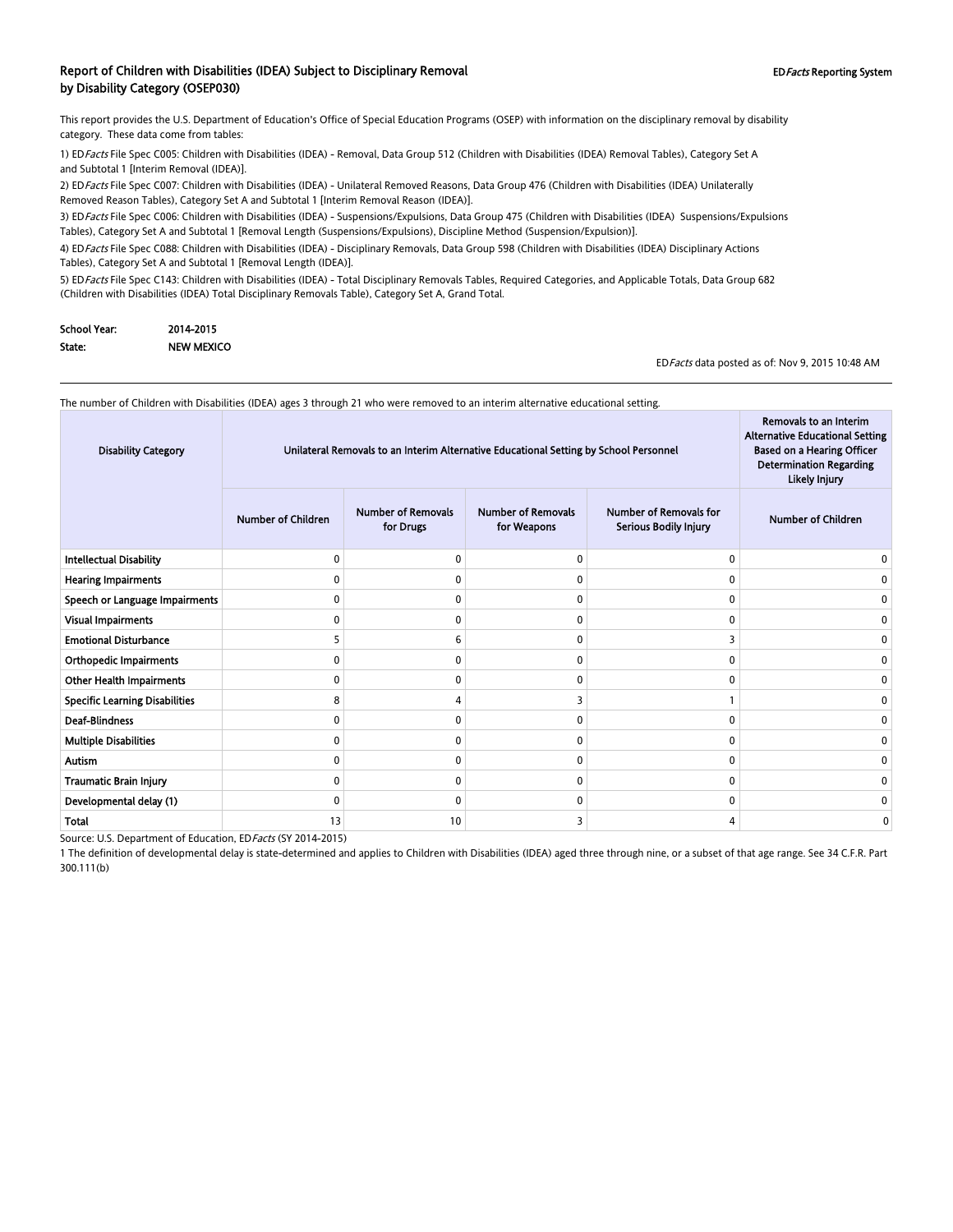#### Report of Children with Disabilities (IDEA) Subject to Disciplinary Removal **EDFacts Reporting System** EDFacts Reporting System by Disability Category (OSEP030)

This report provides the U.S. Department of Education's Office of Special Education Programs (OSEP) with information on the disciplinary removal by disability category. These data come from tables:

1) EDFacts File Spec C005: Children with Disabilities (IDEA) - Removal, Data Group 512 (Children with Disabilities (IDEA) Removal Tables), Category Set A and Subtotal 1 [Interim Removal (IDEA)].

2) EDFacts File Spec C007: Children with Disabilities (IDEA) - Unilateral Removed Reasons, Data Group 476 (Children with Disabilities (IDEA) Unilaterally Removed Reason Tables), Category Set A and Subtotal 1 [Interim Removal Reason (IDEA)].

3) ED Facts File Spec C006: Children with Disabilities (IDEA) - Suspensions/Expulsions, Data Group 475 (Children with Disabilities (IDEA) Suspensions/Expulsions Tables), Category Set A and Subtotal 1 [Removal Length (Suspensions/Expulsions), Discipline Method (Suspension/Expulsion)].

4) EDFacts File Spec C088: Children with Disabilities (IDEA) - Disciplinary Removals, Data Group 598 (Children with Disabilities (IDEA) Disciplinary Actions Tables), Category Set A and Subtotal 1 [Removal Length (IDEA)].

5) ED Facts File Spec C143: Children with Disabilities (IDEA) - Total Disciplinary Removals Tables, Required Categories, and Applicable Totals, Data Group 682 (Children with Disabilities (IDEA) Total Disciplinary Removals Table), Category Set A, Grand Total.

| School Year: | 2014-2015         |
|--------------|-------------------|
| State:       | <b>NEW MEXICO</b> |

EDFacts data posted as of: Nov 9, 2015 10:48 AM

Removals to an Interim

 $\sim$ 

The percentage of Children with Disabilities (IDEA) ages 3 through 21 who were removed to an interim alternative educational setting.

| <b>Disability Category</b>            | Unilateral Removals to an Interim Alternative Educational Setting by School Personnel | Removals to an Interim<br><b>Alternative Educational Setting</b><br><b>Based on a Hearing Officer</b><br><b>Determination Regarding</b><br>Likely Injury |                                                    |                                                                  |                              |
|---------------------------------------|---------------------------------------------------------------------------------------|----------------------------------------------------------------------------------------------------------------------------------------------------------|----------------------------------------------------|------------------------------------------------------------------|------------------------------|
|                                       | <b>Number of Children</b><br>(Percent)                                                | <b>Number of Removals</b><br>for Drugs (Percent)                                                                                                         | <b>Number of Removals</b><br>for Weapons (Percent) | <b>Number of Removals for</b><br>Serious Bodily Injury (Percent) | Number of Children (Percent) |
| <b>Intellectual Disability</b>        | 0.00%                                                                                 | 0.00%                                                                                                                                                    | 0.00%                                              | 0.00%                                                            |                              |
| <b>Hearing Impairments</b>            | 0.00%                                                                                 | 0.00%                                                                                                                                                    | 0.00%                                              | 0.00%                                                            |                              |
| Speech or Language Impairments        | 0.00%                                                                                 | 0.00%                                                                                                                                                    | 0.00%                                              | 0.00%                                                            |                              |
| Visual Impairments                    | 0.00%                                                                                 | 0.00%                                                                                                                                                    | 0.00%                                              | 0.00%                                                            |                              |
| <b>Emotional Disturbance</b>          | 38.46%                                                                                | 60.00%                                                                                                                                                   | 0.00%                                              | 75.00%                                                           |                              |
| <b>Orthopedic Impairments</b>         | 0.00%                                                                                 | 0.00%                                                                                                                                                    | 0.00%                                              | 0.00%                                                            |                              |
| <b>Other Health Impairments</b>       | 0.00%                                                                                 | 0.00%                                                                                                                                                    | 0.00%                                              | 0.00%                                                            |                              |
| <b>Specific Learning Disabilities</b> | 61.54%                                                                                | 40.00%                                                                                                                                                   | 100.00%                                            | 25.00%                                                           |                              |
| <b>Deaf-Blindness</b>                 | 0.00%                                                                                 | 0.00%                                                                                                                                                    | 0.00%                                              | 0.00%                                                            |                              |
| Multiple Disabilities                 | 0.00%                                                                                 | 0.00%                                                                                                                                                    | 0.00%                                              | 0.00%                                                            |                              |
| <b>Autism</b>                         | 0.00%                                                                                 | 0.00%                                                                                                                                                    | 0.00%                                              | 0.00%                                                            |                              |
| Traumatic Brain Injury                | 0.00%                                                                                 | 0.00%                                                                                                                                                    | 0.00%                                              | 0.00%                                                            |                              |
| Developmental delay (1)               | 0.00%                                                                                 | 0.00%                                                                                                                                                    | 0.00%                                              | 0.00%                                                            |                              |
| Total                                 | 100.00%                                                                               | 100.00%                                                                                                                                                  | 100.00%                                            | 100.00%                                                          |                              |

Source: U.S. Department of Education, EDFacts (SY 2014-2015)

1 The definition of developmental delay is state-determined and applies to Children with Disabilities (IDEA) aged three through nine, or a subset of that age range. See 34 C.F.R. Part 300.111(b)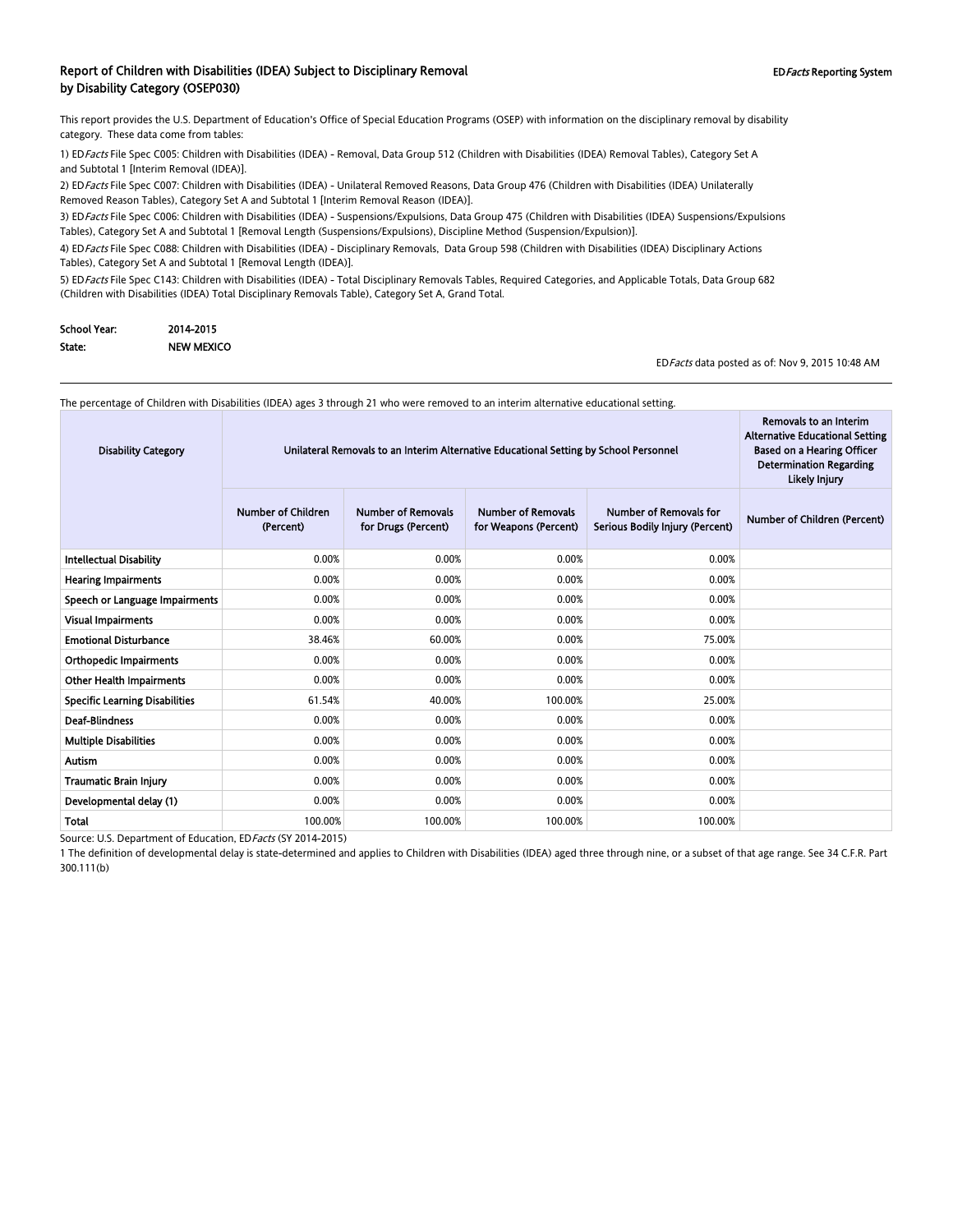#### Report of Children with Disabilities (IDEA) Subject to Disciplinary Removal by Disability Category (OSEP030)

This report provides the U.S. Department of Education's Office of Special Education Programs (OSEP) with information on the disciplinary removal by disability

category. These data come from tables:

1) EDFacts File Spec C005: Children with Disabilities (IDEA) - Removal, Data Group 512 (Children with Disabilities (IDEA) Removal Tables), Category Set A and Subtotal 1 [Interim Removal (IDEA)].

2) EDFacts File Spec C007: Children with Disabilities (IDEA) - Unilateral Removed Reasons, Data Group 476 (Children with Disabilities (IDEA) Unilaterally Removed Reason Tables), Category Set A and Subtotal 1 [Interim Removal Reason (IDEA)].

3) EDFacts File Spec C006: Children with Disabilities (IDEA) - Suspensions/Expulsions, Data Group 475 (Children with Disabilities (IDEA) Suspensions/Expulsions Tables), Category Set A and Subtotal 1 [Removal Length (Suspensions/Expulsions), Discipline Method (Suspension/Expulsion)].

4) EDFacts File Spec C088: Children with Disabilities (IDEA) - Disciplinary Removals, Data Group 598 (Children with Disabilities (IDEA) Disciplinary Actions Tables), Category Set A and Subtotal 1 [Removal Length (IDEA)].

5) ED Facts File Spec C143: Children with Disabilities (IDEA) - Total Disciplinary Removals Tables, Required Categories, and Applicable Totals, Data Group 682 (Children with Disabilities (IDEA) Total Disciplinary Removals Table), Category Set A, Grand Total.

| <b>School Year:</b> | 2014-2015         |
|---------------------|-------------------|
| State:              | <b>NEW MEXICO</b> |

EDFacts data posted as of: Nov 9, 2015 10:48 AM

The number of Children with Disabilities (IDEA) ages 3 through 21 who for disciplinary reasons were suspended or expelled.

| <b>Disability Category</b>            |                                                                                                             | <b>Out-of-School Suspensions or Expulsions</b>                                                       | <b>In-School Suspensions</b>                                                                  |                                                                                        |  |
|---------------------------------------|-------------------------------------------------------------------------------------------------------------|------------------------------------------------------------------------------------------------------|-----------------------------------------------------------------------------------------------|----------------------------------------------------------------------------------------|--|
|                                       | <b>Number of Children</b><br>with Out-of-School<br>Suspension/Expulsions<br><b>Totaling 10 Days or Less</b> | <b>Number of Children</b><br>with Out-of-School<br><b>Suspension/Expulsions</b><br>Totaling >10 Days | <b>Number of Children</b><br>with In-School<br><b>Suspensions Totaling 10</b><br>Days or Less | <b>Number of Children</b><br>with In-School<br><b>Suspensions Totaling</b><br>>10 Days |  |
| <b>Intellectual Disability</b>        | 69                                                                                                          | 9                                                                                                    | 28                                                                                            | 2                                                                                      |  |
| <b>Hearing Impairments</b>            | 8                                                                                                           | 0                                                                                                    | 4                                                                                             | 0                                                                                      |  |
| Speech or Language Impairments        | 83                                                                                                          | 7                                                                                                    | 46                                                                                            |                                                                                        |  |
| <b>Visual Impairments</b>             | 2                                                                                                           | 0                                                                                                    |                                                                                               | 0                                                                                      |  |
| <b>Emotional Disturbance</b>          | 214                                                                                                         | 23                                                                                                   | 120                                                                                           | 2                                                                                      |  |
| <b>Orthopedic Impairments</b>         | 2                                                                                                           |                                                                                                      |                                                                                               | 0                                                                                      |  |
| <b>Other Health Impairments</b>       | 220                                                                                                         | 18                                                                                                   | 122                                                                                           | 2                                                                                      |  |
| <b>Specific Learning Disabilities</b> | 758                                                                                                         | 83                                                                                                   | 470                                                                                           | 19                                                                                     |  |
| <b>Deaf-Blindness</b>                 | $\Omega$                                                                                                    | $\Omega$                                                                                             | $\Omega$                                                                                      | 0                                                                                      |  |
| <b>Multiple Disabilities</b>          | 6                                                                                                           |                                                                                                      | 3                                                                                             | $\Omega$                                                                               |  |
| <b>Autism</b>                         | 31                                                                                                          | 2                                                                                                    | 12                                                                                            |                                                                                        |  |
| <b>Traumatic Brain Injury</b>         | 5                                                                                                           |                                                                                                      | 6                                                                                             | 0                                                                                      |  |
| Developmental delay (1)               | 30                                                                                                          |                                                                                                      | 25                                                                                            | $\Omega$                                                                               |  |
| <b>Total</b>                          | 1,428                                                                                                       | 146                                                                                                  | 838                                                                                           | 27                                                                                     |  |

Source: U.S. Department of Education, ED Facts (SY 2014-2015)

1 The definition of developmental delay is state-determined and applies to Children with Disabilities (IDEA) aged three through nine, or a subset of that age range. See 34C.F.R. Part 300.111(b)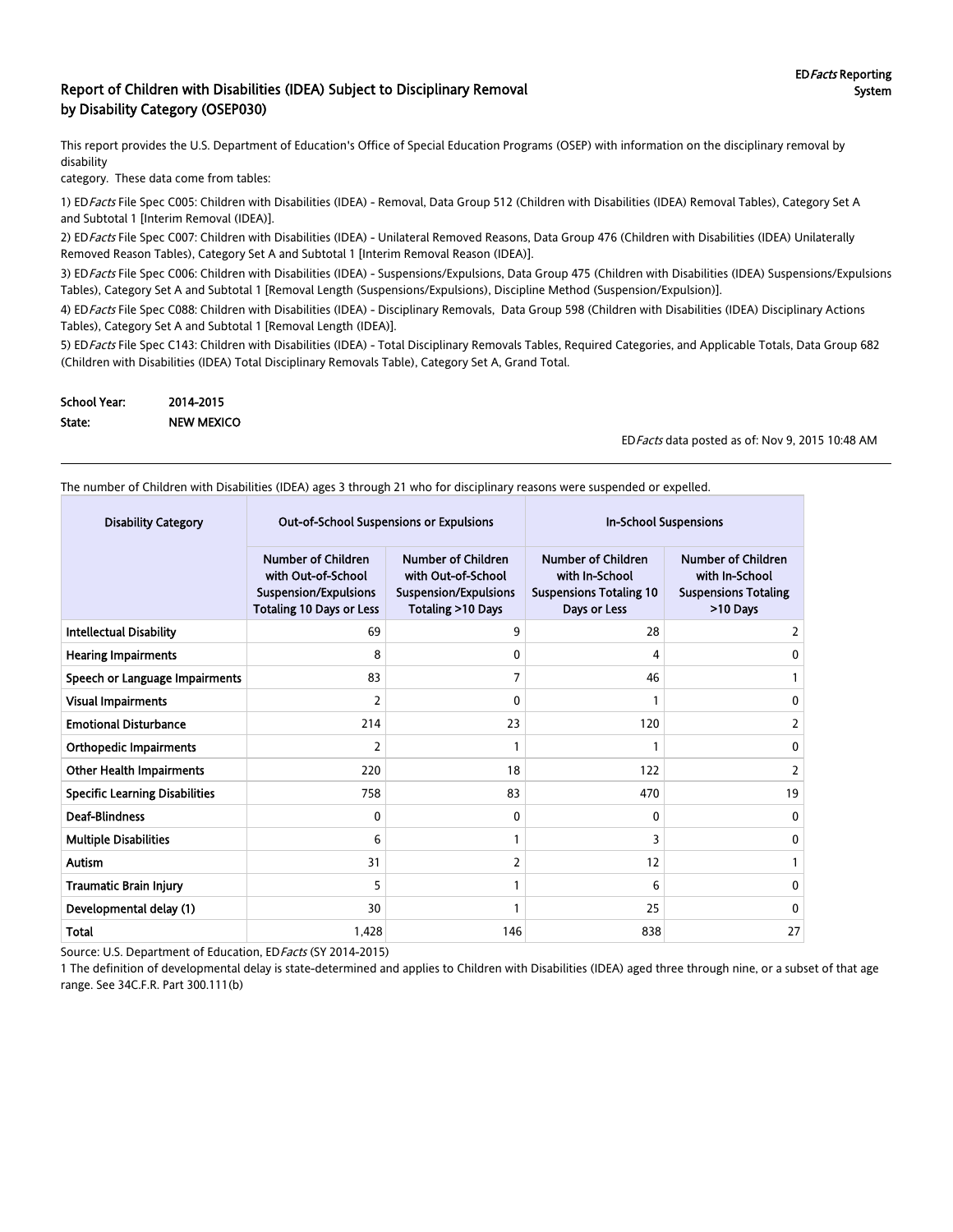#### Report of Children with Disabilities (IDEA) Subject to Disciplinary Removal by Disability Category (OSEP030)

This report provides the U.S. Department of Education's Office of Special Education Programs (OSEP) with information on the disciplinary removal by disability category. These data come from tables:

1) EDFacts File Spec C005: Children with Disabilities (IDEA) - Removal, Data Group 512 (Children with Disabilities (IDEA) Removal Tables), Category Set A and Subtotal 1 [Interim Removal (IDEA)].

2) ED Facts File Spec C007: Children with Disabilities (IDEA) - Unilateral Removed Reasons, Data Group 476 (Children with Disabilities (IDEA) Unilaterally Removed Reason Tables), Category Set A and Subtotal 1 [Interim Removal Reason (IDEA)].

3) ED Facts File Spec C006: Children with Disabilities (IDEA) - Suspensions/Expulsions, Data Group 475 (Children with Disabilities (IDEA) Suspensions/Expulsions Tables), Category Set A and Subtotal 1 [Removal Length (Suspensions/Expulsions), Discipline Method (Suspension/Expulsion)].

4) ED Facts File Spec C088: Children with Disabilities (IDEA) - Disciplinary Removals, Data Group 598 (Children with Disabilities (IDEA) Disciplinary Actions Tables), Category Set A and Subtotal 1 [Removal Length (IDEA)].

5) ED Facts File Spec C143: Children with Disabilities (IDEA) - Total Disciplinary Removals Tables, Required Categories, and Applicable Totals, Data Group 682 (Children with Disabilities (IDEA) Total Disciplinary Removals Table), Category Set A, Grand Total.

| School Year: | 2014-2015         |
|--------------|-------------------|
| State:       | <b>NEW MEXICO</b> |

EDFacts data posted as of: Nov 9, 2015 10:48 AM

The percent of Children with Disabilities (IDEA) ages 3 through 21 who for disciplinary reasons were suspended or expelled.

| <b>Disability Category</b>            |                                                                                                                   | <b>Out-of-School Suspensions or Expulsions</b>                                                             | <b>In-School Suspensions</b>                                                                            |                                                                                                  |  |
|---------------------------------------|-------------------------------------------------------------------------------------------------------------------|------------------------------------------------------------------------------------------------------------|---------------------------------------------------------------------------------------------------------|--------------------------------------------------------------------------------------------------|--|
|                                       | Number of Children<br>with Out-of-School<br>Suspension/Expulsions<br><b>Totaling 10 Days or Less</b><br>(Percent) | Number of Children<br>with Out-of-School<br><b>Suspension/Expulsions</b><br>Totaling >10 Days<br>(Percent) | <b>Number of Children</b><br>with In-School<br><b>Suspensions Totaling 10</b><br>Days or Less (Percent) | <b>Number of Children</b><br>with In-School<br><b>Suspensions Totaling</b><br>>10 Days (Percent) |  |
| <b>Intellectual Disability</b>        | 4.83%                                                                                                             | 6.16%                                                                                                      | 3.34%                                                                                                   | 7.41%                                                                                            |  |
| <b>Hearing Impairments</b>            | 0.56%                                                                                                             | 0.00%                                                                                                      | 0.48%                                                                                                   | 0.00%                                                                                            |  |
| Speech or Language Impairments        | 5.81%                                                                                                             | 4.79%                                                                                                      | 5.49%                                                                                                   | 3.70%                                                                                            |  |
| <b>Visual Impairments</b>             | 0.14%                                                                                                             | 0.00%                                                                                                      | 0.12%                                                                                                   | 0.00%                                                                                            |  |
| <b>Emotional Disturbance</b>          | 14.99%                                                                                                            | 15.75%                                                                                                     | 14.32%                                                                                                  | 7.41%                                                                                            |  |
| <b>Orthopedic Impairments</b>         | 0.14%                                                                                                             | 0.68%                                                                                                      | 0.12%                                                                                                   | 0.00%                                                                                            |  |
| <b>Other Health Impairments</b>       | 15.41%                                                                                                            | 12.33%                                                                                                     | 14.56%                                                                                                  | 7.41%                                                                                            |  |
| <b>Specific Learning Disabilities</b> | 53.08%                                                                                                            | 56.85%                                                                                                     | 56.09%                                                                                                  | 70.37%                                                                                           |  |
| <b>Deaf-Blindness</b>                 | 0.00%                                                                                                             | 0.00%                                                                                                      | 0.00%                                                                                                   | 0.00%                                                                                            |  |
| <b>Multiple Disabilities</b>          | 0.42%                                                                                                             | 0.68%                                                                                                      | 0.36%                                                                                                   | 0.00%                                                                                            |  |
| Autism                                | 2.17%                                                                                                             | 1.37%                                                                                                      | 1.43%                                                                                                   | 3.70%                                                                                            |  |
| <b>Traumatic Brain Injury</b>         | 0.35%                                                                                                             | 0.68%                                                                                                      | 0.72%                                                                                                   | 0.00%                                                                                            |  |
| Developmental delay (1)               | 2.10%                                                                                                             | 0.68%                                                                                                      | 2.98%                                                                                                   | 0.00%                                                                                            |  |
| Total                                 | 100.00%                                                                                                           | 100.00%                                                                                                    | 100.00%                                                                                                 | 100.00%                                                                                          |  |

Source: U.S. Department of Education, ED Facts (SY 2014-2015)

1 The definition of developmental delay is state-determined and applies to Children with Disabilities (IDEA) aged three through nine, or a subset of that age range. See 34C.F.R. Part 300.111(b)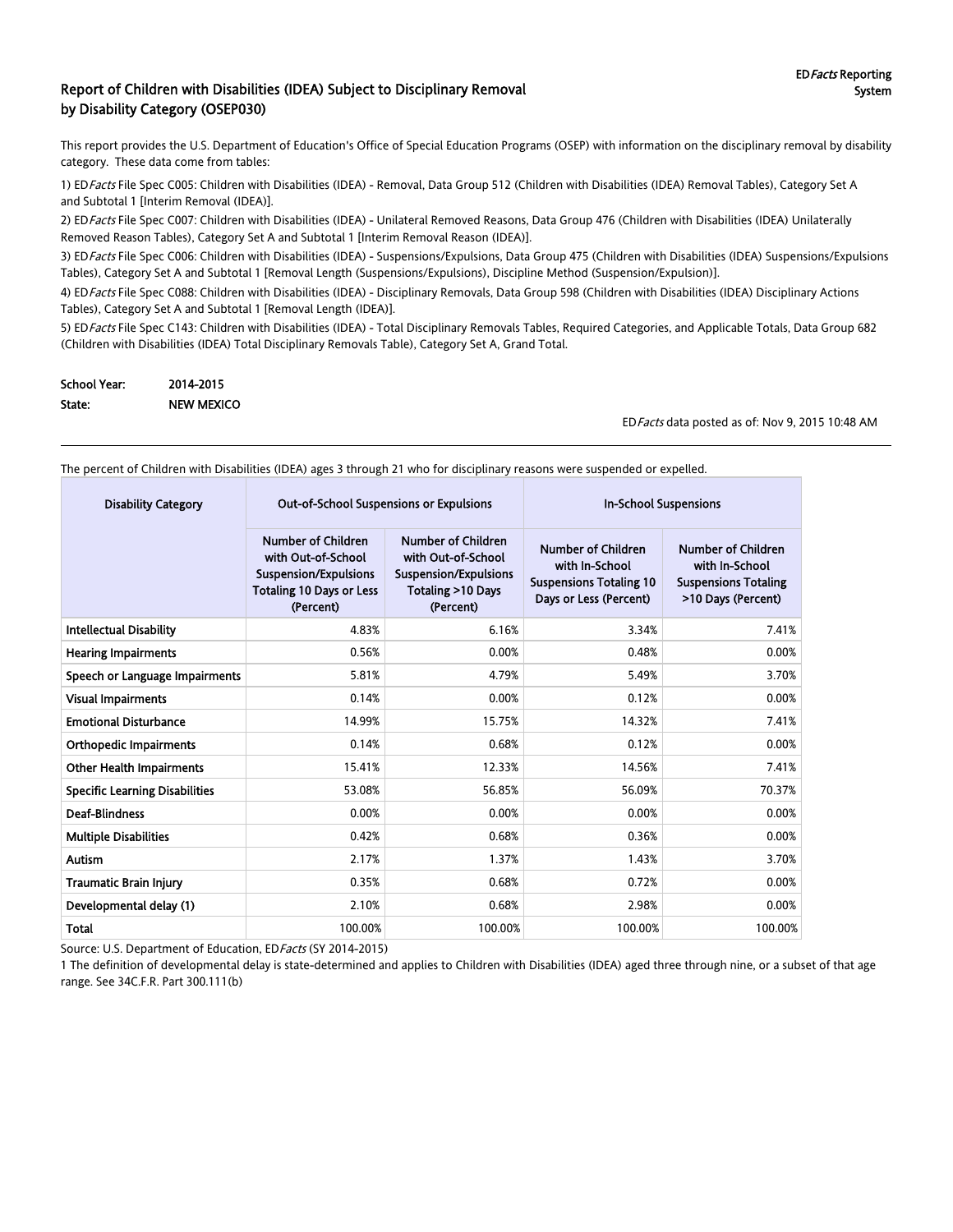#### Report of Children with Disabilities (IDEA) Subject to Disciplinary Removal by Disability Category (OSEP030)

This report provides the U.S. Department of Education's Office of Special Education Programs (OSEP) with information on the disciplinary removal by disability category. These data come from tables:

1) EDFacts File Spec C005: Children with Disabilities (IDEA) - Removal, Data Group 512 (Children with Disabilities (IDEA) Removal Tables), Category Set A and Subtotal 1 [Interim Removal (IDEA)].

2) ED Facts File Spec C007: Children with Disabilities (IDEA) - Unilateral Removed Reasons, Data Group 476 (Children with Disabilities (IDEA) Unilaterally Removed Reason Tables), Category Set A and Subtotal 1 [Interim Removal Reason (IDEA)].

3) ED Facts File Spec C006: Children with Disabilities (IDEA) - Suspensions/Expulsions, Data Group 475 (Children with Disabilities (IDEA) Suspensions/Expulsions Tables), Category Set A and Subtotal 1 [Removal Length (Suspensions/Expulsions), Discipline Method (Suspension/Expulsion)].

4) ED Facts File Spec C088: Children with Disabilities (IDEA) - Disciplinary Removals, Data Group 598 (Children with Disabilities (IDEA) Disciplinary Actions Tables), Category Set A and Subtotal 1 [Removal Length (IDEA)].

5) ED Facts File Spec C143: Children with Disabilities (IDEA) - Total Disciplinary Removals Tables, Required Categories, and Applicable Totals, Data Group 682 (Children with Disabilities (IDEA) Total Disciplinary Removals Table), Category Set A, Grand Total.

| School Year: | 2014-2015         |
|--------------|-------------------|
| State:       | <b>NEW MEXICO</b> |

EDFacts data posted as of: Nov 9, 2015 10:48 AM

The number of Children with Disabilities (IDEA) ages 3 through 21 who for disciplinary reasons were suspended or expelled.

| <b>Disability Category</b>            | <b>Disciplinary Removals</b>          |                                                                                  |                                                                                                |                                                                                                  |  |
|---------------------------------------|---------------------------------------|----------------------------------------------------------------------------------|------------------------------------------------------------------------------------------------|--------------------------------------------------------------------------------------------------|--|
|                                       | <b>Total Disciplinary</b><br>Removals | <b>Number of Children</b><br>with Disciplinary<br><b>Removals Totaling 1 Day</b> | <b>Number of Children</b><br>with Disciplinary<br><b>Removals Totaling 2-10</b><br><b>Days</b> | <b>Number of Children</b><br>with Disciplinary<br><b>Removals Totaling &gt;10</b><br><b>Days</b> |  |
| <b>Intellectual Disability</b>        | 185                                   | 22                                                                               | 65                                                                                             | 9                                                                                                |  |
| <b>Hearing Impairments</b>            | 14                                    |                                                                                  | 11                                                                                             | 0                                                                                                |  |
| Speech or Language Impairments        | 186                                   | 29                                                                               | 88                                                                                             | 8                                                                                                |  |
| <b>Visual Impairments</b>             | 3                                     | $\overline{2}$                                                                   |                                                                                                | 0                                                                                                |  |
| <b>Emotional Disturbance</b>          | 547                                   | 72                                                                               | 226                                                                                            | 24                                                                                               |  |
| <b>Orthopedic Impairments</b>         | 7                                     | $\mathbf{0}$                                                                     | 3                                                                                              |                                                                                                  |  |
| <b>Other Health Impairments</b>       | 544                                   | 64                                                                               | 245                                                                                            | 17                                                                                               |  |
| <b>Specific Learning Disabilities</b> | 1906                                  | 263                                                                              | 852                                                                                            | 89                                                                                               |  |
| <b>Deaf-Blindness</b>                 | 0                                     | 0                                                                                | $\mathbf{0}$                                                                                   | 0                                                                                                |  |
| <b>Multiple Disabilities</b>          | 16                                    | 2                                                                                | 5                                                                                              |                                                                                                  |  |
| <b>Autism</b>                         | 66                                    | 14                                                                               | 26                                                                                             | 3                                                                                                |  |
| <b>Traumatic Brain Injury</b>         | 20                                    | 3                                                                                | 8                                                                                              |                                                                                                  |  |
| Developmental delay (1)               | 81                                    | 25                                                                               | 24                                                                                             |                                                                                                  |  |
| Total                                 | 3,575                                 | 497                                                                              | 1,554                                                                                          | 154                                                                                              |  |

Source: U.S. Department of Education, ED Facts (SY 2014-2015)

1 The definition of developmental delay is state-determined and applies to Children with Disabilities (IDEA) aged three through nine, or a subset of that age range. See 34C.F.R. Part 300.111(b)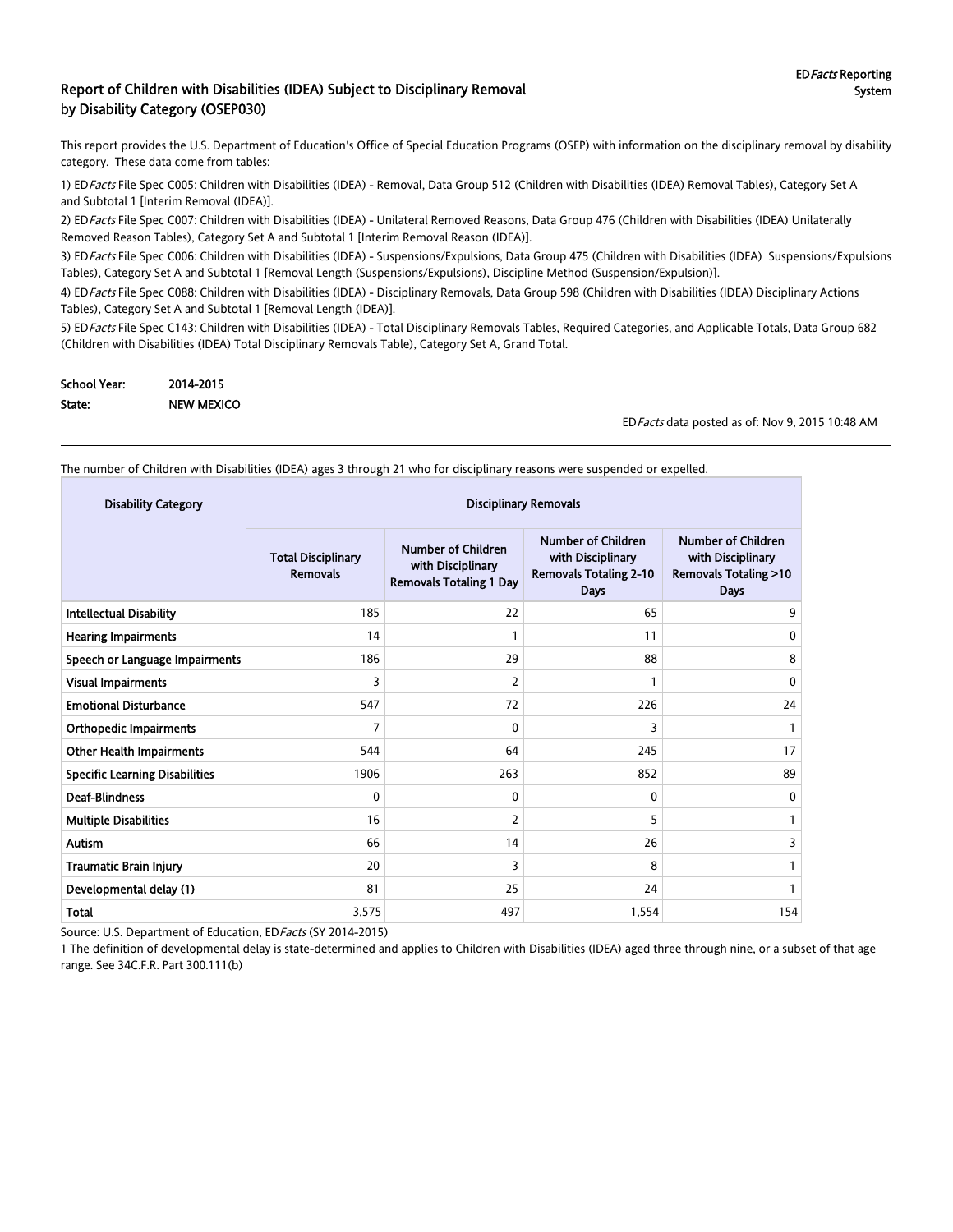This report provides the U.S. Department of Education's Office of Special Education Programs (OSEP) with information on the disciplinary removal by Racial Ethnic Categories. These data come from tables:

1) EDFacts File Spec C005: Children with Disabilities (IDEA) - Removal, Data Group 512 (Children with Disabilities (IDEA) Removal Tables), Category Set B and Subtotal 1 [Interim Removal (IDEA)].

2) ED Facts File Spec C007: Children with Disabilities (IDEA) - Unilateral Removed Reasons, Data Group 476 (Children with Disabilities (IDEA) Unilaterally Removed Reason Tables), Category Set B and Subtotal 1 [Interim Removal Reason (IDEA)].

3) EDFacts File Spec C006: Children with Disabilities (IDEA) - Suspensions/Expulsions, Data Group 475 (Children with Disabilities (IDEA) Suspensions/Expulsions Tables), Category Set B and Subtotal 1 [Removal Length (Suspensions/Expulsions), Discipline Method (Suspension/Expulsion)].

4) ED Facts File Spec C088: Children with Disabilities (IDEA) - Disciplinary Removals, Data Group 598 (Children with Disabilities (IDEA) Disciplinary Actions Tables), Category Set B and Subtotal 1 [Removal Length (IDEA)].

5) ED Facts File Spec C143: Children with Disabilities (IDEA) - Total Disciplinary Removals Tables, Required Categories, and Applicable Totals, Data Group 682 (Children with Disabilities (IDEA) Total Disciplinary Removals Table), Category Set B, Grand Total.

| <b>School Year:</b> | 2014-2015         |
|---------------------|-------------------|
| State:              | <b>NEW MEXICO</b> |

EDFacts data posted as of: Nov 9, 2015 10:53:00 AM

| The number of Children with Disabilities (IDEA) ages 3 through 21 who were removed to an interim alternative educational setting. |                                                                                       |                                        |                                          |                                                        |                                                                                                                                                          |
|-----------------------------------------------------------------------------------------------------------------------------------|---------------------------------------------------------------------------------------|----------------------------------------|------------------------------------------|--------------------------------------------------------|----------------------------------------------------------------------------------------------------------------------------------------------------------|
| <b>Racial Ethnic Categories</b>                                                                                                   | Unilateral Removals to an Interim Alternative Educational Setting by School Personnel |                                        |                                          |                                                        | Removals to an Interim<br><b>Alternative Educational</b><br>Setting Based on a Hearing<br><b>Officer Determination</b><br><b>Regarding Likely Injury</b> |
|                                                                                                                                   | <b>Number of Children</b>                                                             | <b>Number of Removals</b><br>for Drugs | <b>Number of Removals</b><br>for Weapons | <b>Number of Removals</b><br>for Serious Bodily Injury | <b>Number of Children</b>                                                                                                                                |
| Hispanic/Latino                                                                                                                   | 4                                                                                     |                                        |                                          |                                                        |                                                                                                                                                          |
| American Indian or Alaska<br><b>Native</b>                                                                                        | 6                                                                                     | 8                                      |                                          | 0                                                      |                                                                                                                                                          |
| Asian                                                                                                                             | 0                                                                                     |                                        | 0                                        | 0                                                      |                                                                                                                                                          |
| <b>Black or African American</b>                                                                                                  | 0                                                                                     |                                        | 0                                        | 0                                                      |                                                                                                                                                          |
| Native Hawaiian or Other Pacific<br><b>Islander</b>                                                                               | 0                                                                                     |                                        | 0                                        | 0                                                      |                                                                                                                                                          |
| <b>White</b>                                                                                                                      | 3                                                                                     |                                        |                                          | 3                                                      |                                                                                                                                                          |
| <b>Two or More Races</b>                                                                                                          | 0                                                                                     |                                        | 0                                        | 0                                                      |                                                                                                                                                          |
| Total                                                                                                                             | 13                                                                                    | 10                                     | 3                                        | 4                                                      |                                                                                                                                                          |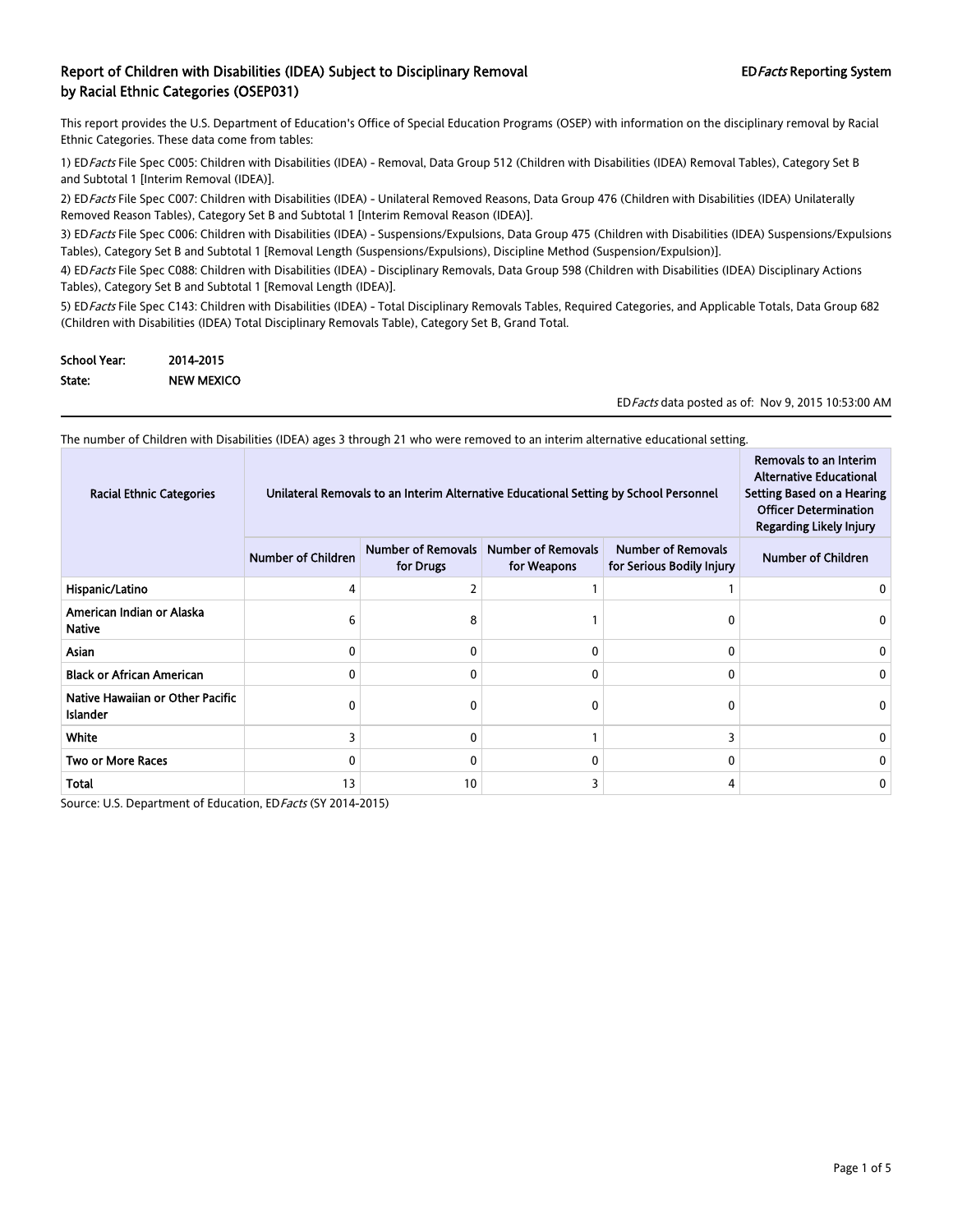This report provides the U.S. Department of Education's Office of Special Education Programs (OSEP) with information on the disciplinary removal by Racial Ethnic Categories. These data come from tables:

1) EDFacts File Spec C005: Children with Disabilities (IDEA) - Removal, Data Group 512 (Children with Disabilities (IDEA) Removal Tables), Category Set B and Subtotal 1 [Interim Removal (IDEA)].

2) ED Facts File Spec C007: Children with Disabilities (IDEA) - Unilateral Removed Reasons, Data Group 476 (Children with Disabilities (IDEA) Unilaterally Removed Reason Tables), Category Set B and Subtotal 1 [Interim Removal Reason (IDEA)].

3) ED Facts File Spec C006: Children with Disabilities (IDEA) - Suspensions/Expulsions, Data Group 475 (Children with Disabilities (IDEA) Suspensions/Expulsions Tables), Category Set B and Subtotal 1 [Removal Length (Suspensions/Expulsions), Discipline Method (Suspension/Expulsion)].

4) ED Facts File Spec C088: Children with Disabilities (IDEA) - Disciplinary Removals, Data Group 598 (Children with Disabilities (IDEA) Disciplinary Actions Tables), Category Set B and Subtotal 1 [Removal Length (IDEA)].

5) ED Facts File Spec C143: Children with Disabilities (IDEA) - Total Disciplinary Removals Tables, Required Categories, and Applicable Totals, Data Group 682 (Children with Disabilities (IDEA) Total Disciplinary Removals Table), Category Set B, Grand Total.

| <b>School Year:</b> | 2014-2015         |
|---------------------|-------------------|
| State:              | <b>NEW MEXICO</b> |

EDFacts data posted as of: Nov 9, 2015 10:53:00 AM

The percentage of Children with Disabilities (IDEA) ages 3 through 21 who were removed to an interim alternative educational setting.

| <b>Racial Ethnic Categories</b>                     | Unilateral Removals to an Interim Alternative Educational Setting by School Personnel | Removals to an Interim<br><b>Alternative Educational</b><br>Setting Based on a Hearing<br><b>Officer Determination</b><br>Regarding Likely Injury |         |         |  |
|-----------------------------------------------------|---------------------------------------------------------------------------------------|---------------------------------------------------------------------------------------------------------------------------------------------------|---------|---------|--|
|                                                     | Number of Children<br>(Percent)                                                       | Number of Children<br>(Percent)                                                                                                                   |         |         |  |
| Hispanic/Latino                                     | 30.77%                                                                                | 20.00%                                                                                                                                            | 33.33%  | 25.00%  |  |
| American Indian or Alaska<br>Native                 | 46.15%                                                                                | 80.00%                                                                                                                                            | 33.33%  | 0.00%   |  |
| Asian                                               | 0.00%                                                                                 | 0.00%                                                                                                                                             | 0.00%   | 0.00%   |  |
| <b>Black or African American</b>                    | 0.00%                                                                                 | 0.00%                                                                                                                                             | 0.00%   | 0.00%   |  |
| Native Hawaiian or Other Pacific<br><b>Islander</b> | 0.00%                                                                                 | 0.00%                                                                                                                                             | 0.00%   | 0.00%   |  |
| <b>White</b>                                        | 23.08%                                                                                | 0.00%                                                                                                                                             | 33.33%  | 75.00%  |  |
| <b>Two or More Races</b>                            | 0.00%                                                                                 | 0.00%                                                                                                                                             | 0.00%   | 0.00%   |  |
| Total                                               | 100.00%                                                                               | 100.00%                                                                                                                                           | 100.00% | 100.00% |  |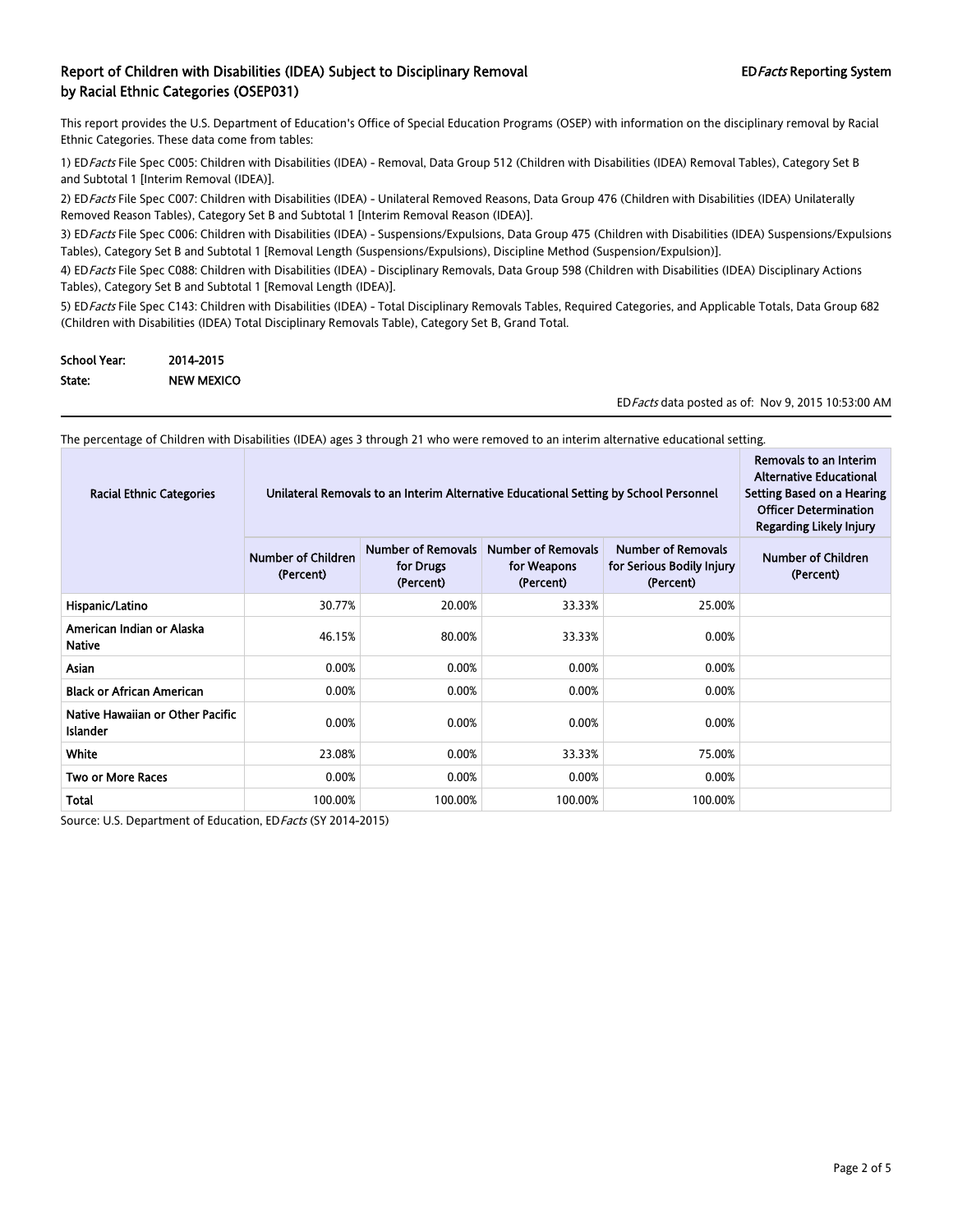This report provides the U.S. Department of Education's Office of Special Education Programs (OSEP) with information on the disciplinary removal by Racial Ethnic Categories. These data come from tables:

1) EDFacts File Spec C005: Children with Disabilities (IDEA) - Removal, Data Group 512 (Children with Disabilities (IDEA) Removal Tables), Category Set B and Subtotal 1 [Interim Removal (IDEA)].

2) ED Facts File Spec C007: Children with Disabilities (IDEA) - Unilateral Removed Reasons, Data Group 476 (Children with Disabilities (IDEA) Unilaterally Removed Reason Tables), Category Set B and Subtotal 1 [Interim Removal Reason (IDEA)].

3) ED Facts File Spec C006: Children with Disabilities (IDEA) - Suspensions/Expulsions, Data Group 475 (Children with Disabilities (IDEA) Suspensions/Expulsions Tables), Category Set B and Subtotal 1 [Removal Length (Suspensions/Expulsions), Discipline Method (Suspension/Expulsion)].

4) ED Facts File Spec C088: Children with Disabilities (IDEA) - Disciplinary Removals, Data Group 598 (Children with Disabilities (IDEA) Disciplinary Actions Tables), Category Set B and Subtotal 1 [Removal Length (IDEA)].

5) ED Facts File Spec C143: Children with Disabilities (IDEA) - Total Disciplinary Removals Tables, Required Categories, and Applicable Totals, Data Group 682 (Children with Disabilities (IDEA) Total Disciplinary Removals Table), Category Set B, Grand Total.

| <b>School Year:</b> | 2014-2015         |
|---------------------|-------------------|
| State:              | <b>NEW MEXICO</b> |

EDFacts data posted as of: Nov 9, 2015 10:53:00 AM

The number of Children with Disabilities (IDEA) ages 3 through 21 who for disciplinary reasons were suspended or expelled.

| <b>Racial Ethnic Categories</b>           | <b>Out-of-School Suspensions or Expulsions</b>               |                                                | <b>In-School Suspensions</b>                          |                                                |
|-------------------------------------------|--------------------------------------------------------------|------------------------------------------------|-------------------------------------------------------|------------------------------------------------|
|                                           | <b>Number of Children</b><br><b>Totaling 10 Days or Less</b> | <b>Number of Children</b><br>Totaling >10 Days | Number of Children<br><b>Totaling 10 Days or Less</b> | <b>Number of Children</b><br>Totaling >10 Days |
| Hispanic/Latino                           | 835                                                          | 99                                             | 512                                                   | 18                                             |
| American Indian or Alaska Native          | 247                                                          | 9                                              | 87                                                    |                                                |
| <b>Asian</b>                              | 3                                                            | 0                                              |                                                       | 0                                              |
| <b>Black or African American</b>          | 58                                                           | 13                                             | 43                                                    |                                                |
| Native Hawaiian or Other Pacific Islander | 0                                                            | 0                                              |                                                       | 0                                              |
| White                                     | 270                                                          | 22                                             | 171                                                   |                                                |
| <b>Two or More Races</b>                  | 15                                                           |                                                | 22                                                    | 0                                              |
| Total                                     | 1.428                                                        | 146                                            | 838                                                   | 27                                             |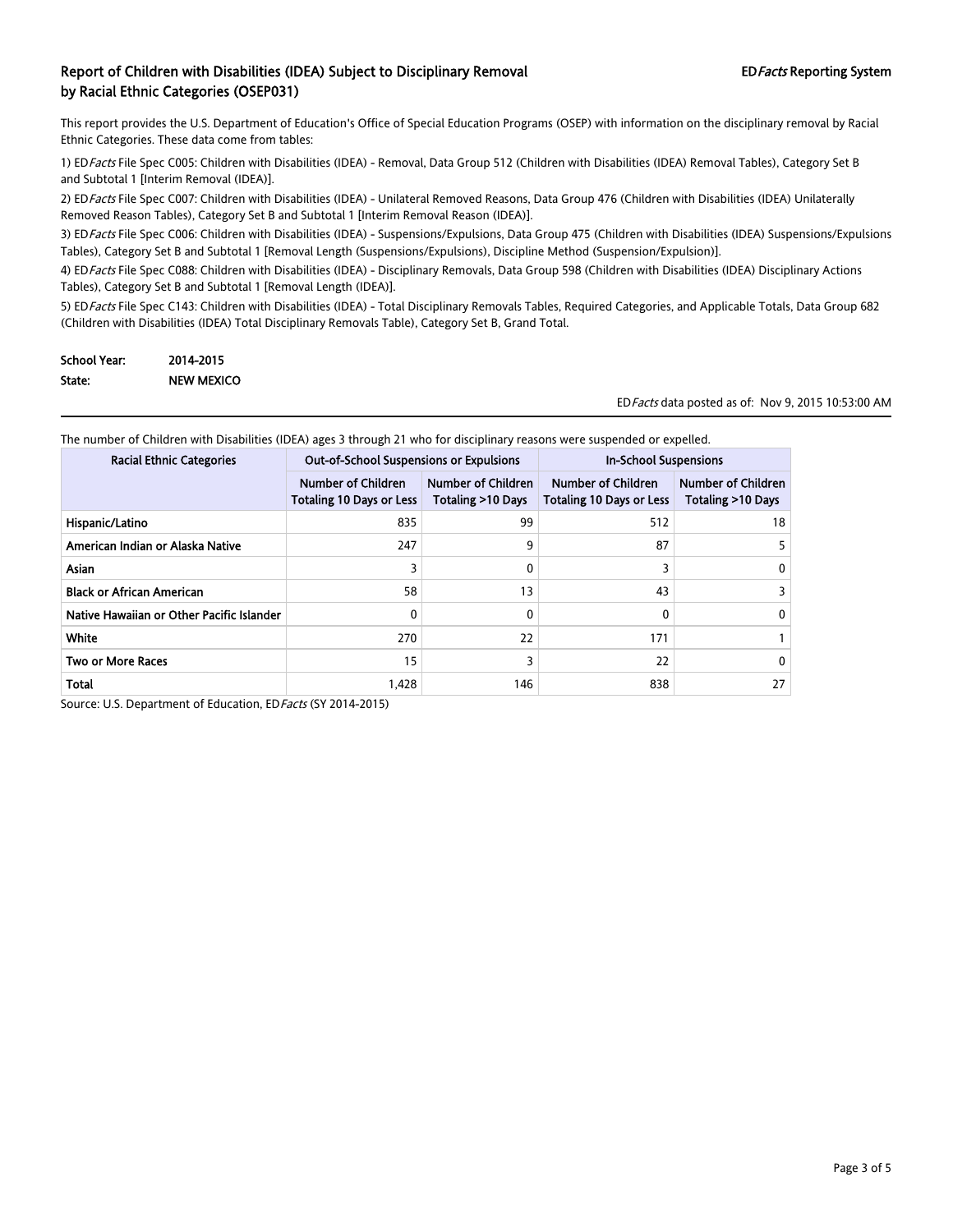This report provides the U.S. Department of Education's Office of Special Education Programs (OSEP) with information on the disciplinary removal by Racial Ethnic Categories. These data come from tables:

1) EDFacts File Spec C005: Children with Disabilities (IDEA) - Removal, Data Group 512 (Children with Disabilities (IDEA) Removal Tables), Category Set B and Subtotal 1 [Interim Removal (IDEA)].

2) ED Facts File Spec C007: Children with Disabilities (IDEA) - Unilateral Removed Reasons, Data Group 476 (Children with Disabilities (IDEA) Unilaterally Removed Reason Tables), Category Set B and Subtotal 1 [Interim Removal Reason (IDEA)].

3) ED Facts File Spec C006: Children with Disabilities (IDEA) - Suspensions/Expulsions, Data Group 475 (Children with Disabilities (IDEA) Suspensions/Expulsions Tables), Category Set B and Subtotal 1 [Removal Length (Suspensions/Expulsions), Discipline Method (Suspension/Expulsion)].

4) ED Facts File Spec C088: Children with Disabilities (IDEA) - Disciplinary Removals, Data Group 598 (Children with Disabilities (IDEA) Disciplinary Actions Tables), Category Set B and Subtotal 1 [Removal Length (IDEA)].

5) ED Facts File Spec C143: Children with Disabilities (IDEA) - Total Disciplinary Removals Tables, Required Categories, and Applicable Totals, Data Group 682 (Children with Disabilities (IDEA) Total Disciplinary Removals Table), Category Set B, Grand Total.

| <b>School Year:</b> | 2014-2015         |
|---------------------|-------------------|
| State:              | <b>NEW MEXICO</b> |

EDFacts data posted as of: Nov 9, 2015 10:53:00 AM

| <b>Racial Ethnic Categories</b>           | <b>Out-of-School Suspensions or Expulsions</b>                     |                                                             | <b>In-School Suspensions</b>                                       |                                                      |  |
|-------------------------------------------|--------------------------------------------------------------------|-------------------------------------------------------------|--------------------------------------------------------------------|------------------------------------------------------|--|
|                                           | Number of Children<br><b>Totaling 10 Days or Less</b><br>(Percent) | <b>Number of Children</b><br>Totaling >10 Days<br>(Percent) | Number of Children<br><b>Totaling 10 Days or Less</b><br>(Percent) | Number of Children<br>Totaling >10 Days<br>(Percent) |  |
| Hispanic/Latino                           | 58.47%                                                             | 67.81%                                                      | 61.10%                                                             | 66.67%                                               |  |
| American Indian or Alaska Native          | 17.30%                                                             | 6.16%                                                       | 10.38%                                                             | 18.52%                                               |  |
| <b>Asian</b>                              | 0.21%                                                              | 0.00%                                                       | 0.36%                                                              | 0.00%                                                |  |
| <b>Black or African American</b>          | 4.06%                                                              | 8.90%                                                       | 5.13%                                                              | 11.11%                                               |  |
| Native Hawaiian or Other Pacific Islander | 0.00%                                                              | 0.00%                                                       | 0.00%                                                              | 0.00%                                                |  |
| White                                     | 18.91%                                                             | 15.07%                                                      | 20.41%                                                             | 3.70%                                                |  |
| <b>Two or More Races</b>                  | 1.05%                                                              | 2.05%                                                       | 2.63%                                                              | 0.00%                                                |  |
| Total                                     | 100.00%                                                            | 100.00%                                                     | 100.00%                                                            | 100.00%                                              |  |

The percent of Children with Disabilities (IDEA) ages 3 through 21 who for disciplinary reasons were suspended or expelled.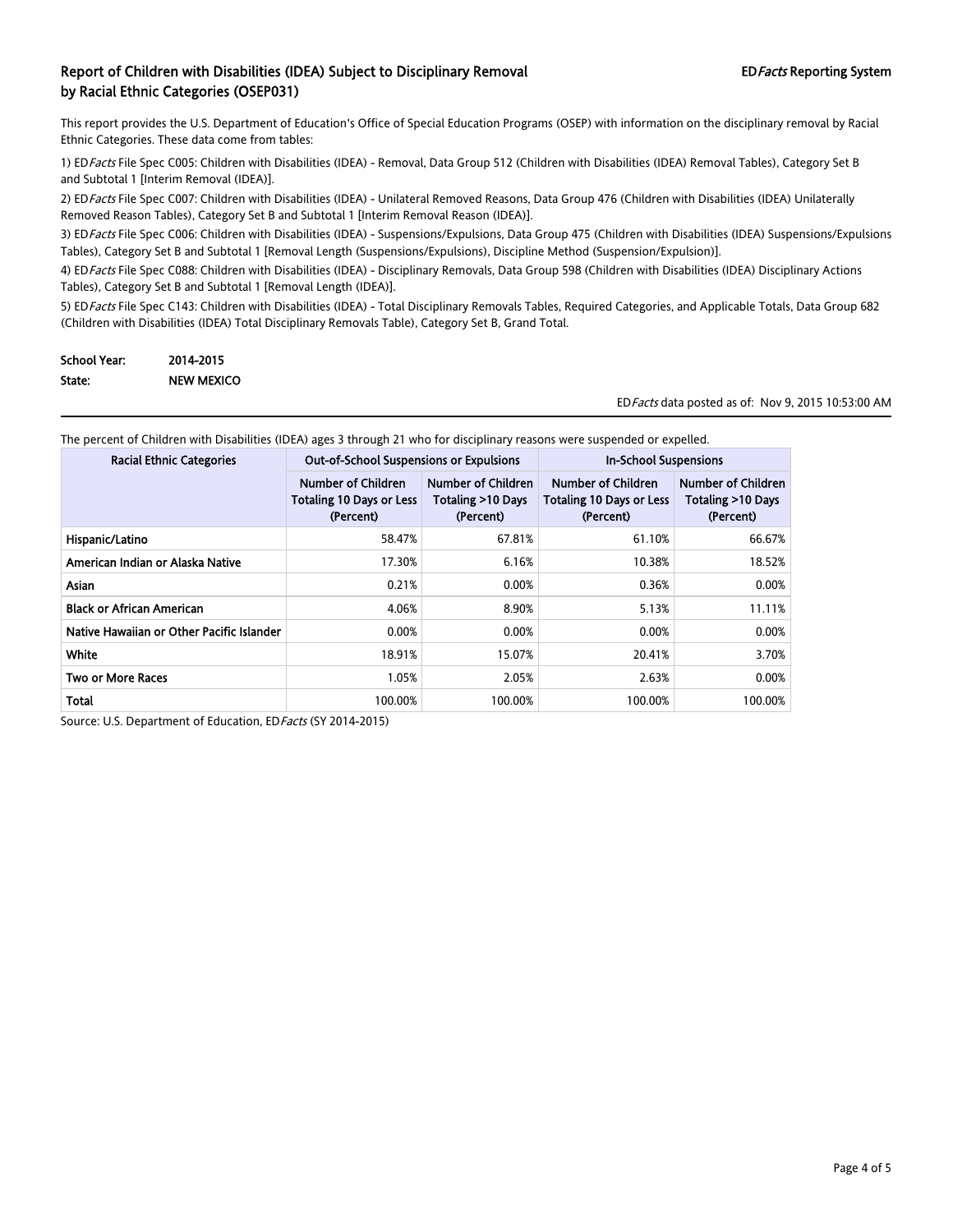This report provides the U.S. Department of Education's Office of Special Education Programs (OSEP) with information on the disciplinary removal by Racial Ethnic Categories. These data come from tables:

1) EDFacts File Spec C005: Children with Disabilities (IDEA) - Removal, Data Group 512 (Children with Disabilities (IDEA) Removal Tables), Category Set B and Subtotal 1 [Interim Removal (IDEA)].

2) ED Facts File Spec C007: Children with Disabilities (IDEA) - Unilateral Removed Reasons, Data Group 476 (Children with Disabilities (IDEA) Unilaterally Removed Reason Tables), Category Set B and Subtotal 1 [Interim Removal Reason (IDEA)].

3) ED Facts File Spec C006: Children with Disabilities (IDEA) - Suspensions/Expulsions, Data Group 475 (Children with Disabilities (IDEA) Suspensions/Expulsions Tables), Category Set B and Subtotal 1 [Removal Length (Suspensions/Expulsions), Discipline Method (Suspension/Expulsion)].

4) ED Facts File Spec C088: Children with Disabilities (IDEA) - Disciplinary Removals, Data Group 598 (Children with Disabilities (IDEA) Disciplinary Actions Tables), Category Set B and Subtotal 1 [Removal Length (IDEA)].

5) ED Facts File Spec C143: Children with Disabilities (IDEA) - Total Disciplinary Removals Tables, Required Categories, and Applicable Totals, Data Group 682 (Children with Disabilities (IDEA) Total Disciplinary Removals Table), Category Set B, Grand Total.

| <b>School Year:</b> | 2014-2015         |
|---------------------|-------------------|
| State:              | <b>NEW MEXICO</b> |

EDFacts data posted as of: Nov 9, 2015 10:53:00 AM

The number of Children with Disabilities (IDEA) ages 3 through 21 who for disciplinary reasons were removed by length of removal.

| <b>Racial Ethnic Categories</b>           | <b>Disciplinary Removals</b>       |                                                                           |                                                                               |                                                                       |
|-------------------------------------------|------------------------------------|---------------------------------------------------------------------------|-------------------------------------------------------------------------------|-----------------------------------------------------------------------|
|                                           | <b>Total Disciplinary Removals</b> | Number of Children<br>with Disciplinary Removals<br><b>Totaling 1 Day</b> | Number of Children<br>with Disciplinary Removals<br><b>Totaling 2-10 Days</b> | Number of Children<br>with Disciplinary Removals<br>Totaling >10 Days |
| Hispanic/Latino                           | 2,150                              | 272                                                                       | 949                                                                           | 102                                                                   |
| American Indian or Alaska Native          | 508                                | 93                                                                        | 220                                                                           | 15                                                                    |
| <b>Asian</b>                              | 6                                  |                                                                           | 3                                                                             | 0                                                                     |
| <b>Black or African American</b>          | 205                                | 21                                                                        | 65                                                                            | 13 <sup>13</sup>                                                      |
| Native Hawaiian or Other Pacific Islander | 0                                  | 0                                                                         | 0                                                                             | 0                                                                     |
| White                                     | 642                                | 100                                                                       | 293                                                                           | 21                                                                    |
| <b>Two or More Races</b>                  | 64                                 | 9                                                                         | 24                                                                            | 3                                                                     |
| <b>Total</b>                              | 3,575                              | 497                                                                       | 1,554                                                                         | 154                                                                   |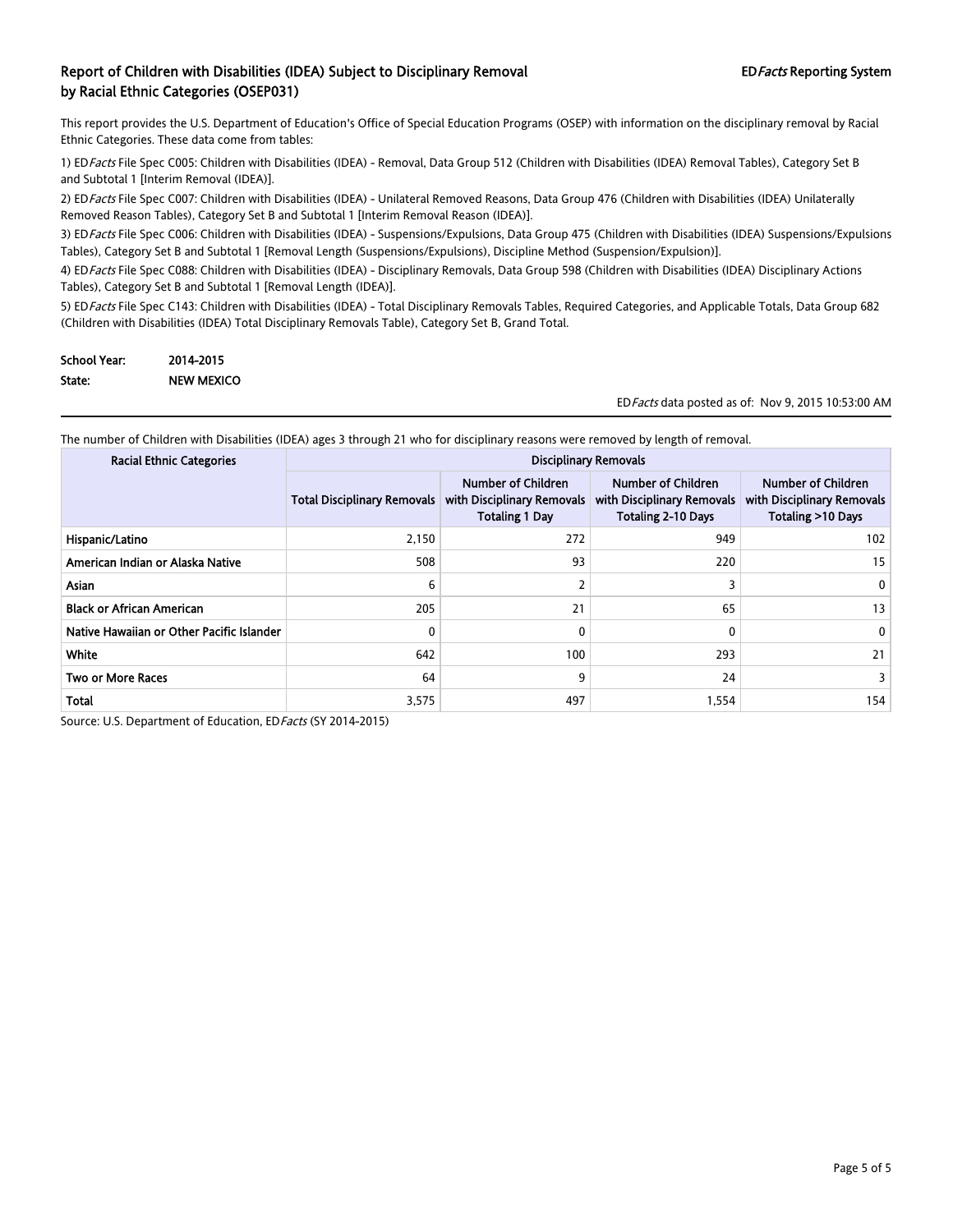This report provides the U.S. Department of Education's Office of Special Education Programs (OSEP) with information on the disciplinary removal by sex. These data come from tables:

1) ED Facts File Spec C005: Children with Disabilities (IDEA) - Removal, Data Group 512 (Children with Disabilities (IDEA) Removal Tables), Category Set C and Subtotal 1 [Interim Removal (IDEA)].

2) ED Facts File Spec C007: Children with Disabilities (IDEA) - Unilateral Removed Reasons, Data Group 476 (Children with Disabilities (IDEA) Unilaterally Removed Reason Tables), Category Set C and Subtotal 1 [Interim Removal Reason (IDEA)].

3) ED Facts File Spec C006: Children with Disabilities (IDEA) - Suspensions/Expulsions, Data Group 475 (Children with Disabilities (IDEA) Suspensions/Expulsions Tables), Category Set C and Subtotal 1 [Removal Length (Suspensions/Expulsions), Discipline Method (Suspension/Expulsion)]. 4) ED Facts File Spec C088: Children with Disabilities (IDEA) - Disciplinary Removals, Data Group 598 (Children with Disabilities (IDEA) Disciplinary Actions Tables), Category Set C and Subtotal 1 [Removal Length (IDEA)].

5) ED Facts File Spec C143: Children with Disabilities (IDEA) - Total Disciplinary Removals Tables, Required Categories, and Applicable Totals, Data Group 682 (Children with Disabilities (IDEA) Total Disciplinary Removals Table), Category Set C, Grand Total.

| <b>School Year:</b> | 2014-2015  |
|---------------------|------------|
| State:              | NEW MEXICO |

EDFacts data posted as of: Nov 9, 2015 10:54:35 AM

The number of Children with Disabilities (IDEA) ages 3 through 21 who were removed to an interim alternative educational setting.

| <b>Sex</b> | Unilateral Removals to an Interim Alternative Educational Setting by School Personnel | Removals to an Interim<br><b>Alternative Educational</b><br>Setting Based on a Hearing<br><b>Officer Determination</b><br>Regarding Likely Injury |  |  |
|------------|---------------------------------------------------------------------------------------|---------------------------------------------------------------------------------------------------------------------------------------------------|--|--|
|            | <b>Number of Children</b>                                                             | Number of Children                                                                                                                                |  |  |
| Male       | 13                                                                                    | 10                                                                                                                                                |  |  |
| Female     |                                                                                       | 0                                                                                                                                                 |  |  |
| Total      | 13                                                                                    | 10                                                                                                                                                |  |  |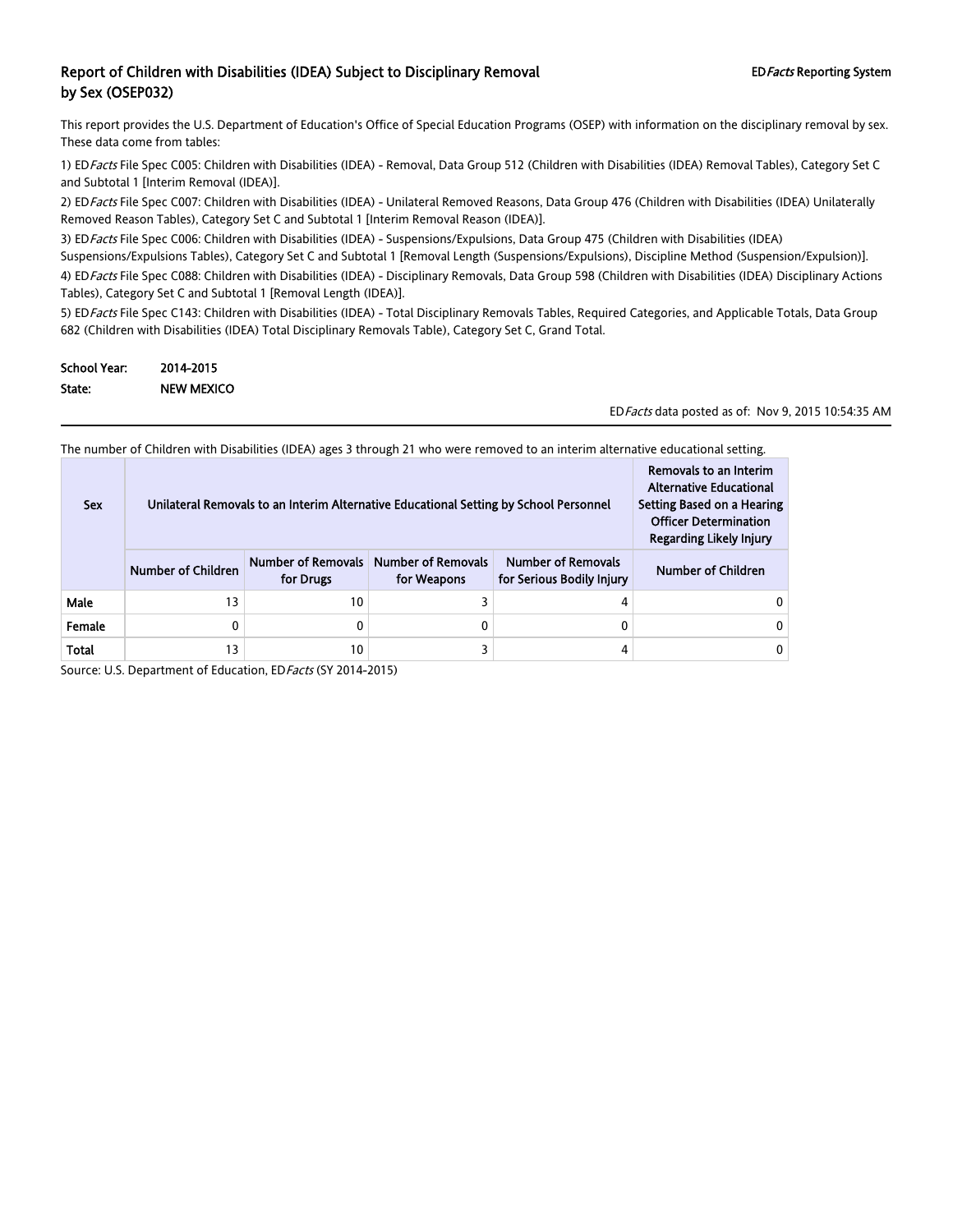This report provides the U.S. Department of Education's Office of Special Education Programs (OSEP) with information on the disciplinary removal by sex. These data come from tables:

1) ED Facts File Spec C005: Children with Disabilities (IDEA) - Removal, Data Group 512 (Children with Disabilities (IDEA) Removal Tables), Category Set C and Subtotal 1 [Interim Removal (IDEA)].

2) ED Facts File Spec C007: Children with Disabilities (IDEA) - Unilateral Removed Reasons, Data Group 476 (Children with Disabilities (IDEA) Unilaterally Removed Reason Tables), Category Set C and Subtotal 1 [Interim Removal Reason (IDEA)].

3) ED Facts File Spec C006: Children with Disabilities (IDEA) - Suspensions/Expulsions, Data Group 475 (Children with Disabilities (IDEA) Suspensions/Expulsions Tables), Category Set C and Subtotal 1 [Removal Length (Suspensions/Expulsions), Discipline Method (Suspension/Expulsion)]. 4) ED Facts File Spec C088: Children with Disabilities (IDEA) - Disciplinary Removals, Data Group 598 (Children with Disabilities (IDEA) Disciplinary Actions Tables), Category Set C and Subtotal 1 [Removal Length (IDEA)].

5) ED Facts File Spec C143: Children with Disabilities (IDEA) - Total Disciplinary Removals Tables, Required Categories, and Applicable Totals, Data Group 682 (Children with Disabilities (IDEA) Total Disciplinary Removals Table), Category Set C, Grand Total.

| <b>School Year:</b> | 2014-2015  |
|---------------------|------------|
| State:              | NEW MEXICO |

EDFacts data posted as of: Nov 9, 2015 10:54:35 AM

The percentage of Children with Disabilities (IDEA) ages 3 through 21 who were removed to an interim alternative educational setting.

| <b>Sex</b>   | Unilateral Removals to an Interim Alternative Educational Setting by School Personnel | Removals to an Interim<br><b>Alternative Educational</b><br>Setting Based on a Hearing<br><b>Officer Determination</b><br><b>Regarding Likely Injury</b> |                                                       |                                                                     |                                 |
|--------------|---------------------------------------------------------------------------------------|----------------------------------------------------------------------------------------------------------------------------------------------------------|-------------------------------------------------------|---------------------------------------------------------------------|---------------------------------|
|              | Number of Children<br>(Percent)                                                       | <b>Number of Removals</b><br>for Drugs<br>(Percent)                                                                                                      | <b>Number of Removals</b><br>for Weapons<br>(Percent) | <b>Number of Removals</b><br>for Serious Bodily Injury<br>(Percent) | Number of Children<br>(Percent) |
| Male         | 100.00%                                                                               | 100.00%                                                                                                                                                  | 100.00%                                               | 100.00%                                                             |                                 |
| Female       | 0.00%                                                                                 | 0.00%                                                                                                                                                    | 0.00%                                                 | 0.00%                                                               |                                 |
| <b>Total</b> | 100.00%                                                                               | 100.00%                                                                                                                                                  | 100.00%                                               | 100.00%                                                             |                                 |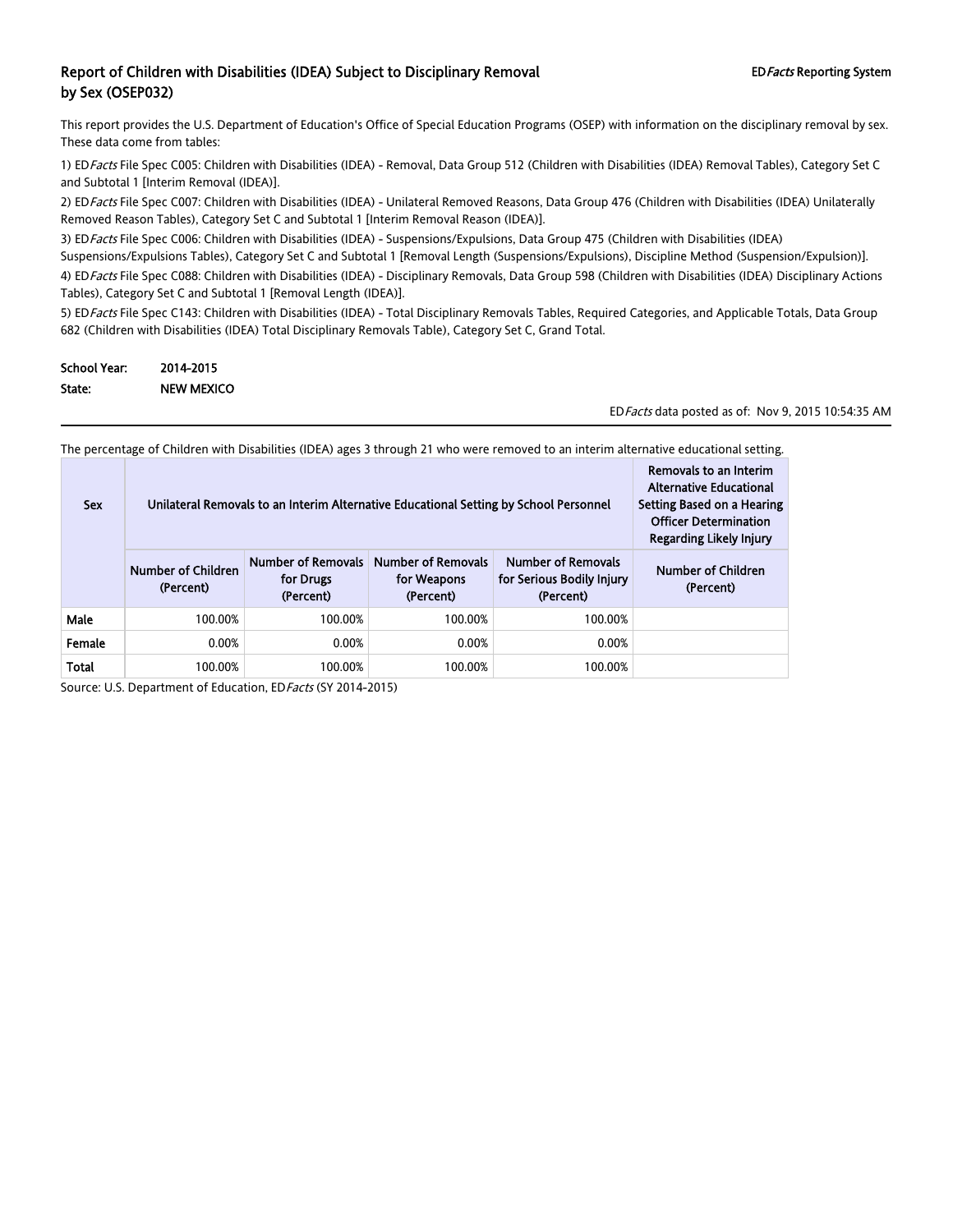This report provides the U.S. Department of Education's Office of Special Education Programs (OSEP) with information on the disciplinary removal by sex. These data come from tables:

1) ED Facts File Spec C005: Children with Disabilities (IDEA) - Removal, Data Group 512 (Children with Disabilities (IDEA) Removal Tables), Category Set C and Subtotal 1 [Interim Removal (IDEA)].

2) ED Facts File Spec C007: Children with Disabilities (IDEA) - Unilateral Removed Reasons, Data Group 476 (Children with Disabilities (IDEA) Unilaterally Removed Reason Tables), Category Set C and Subtotal 1 [Interim Removal Reason (IDEA)].

3) ED Facts File Spec C006: Children with Disabilities (IDEA) - Suspensions/Expulsions, Data Group 475 (Children with Disabilities (IDEA)

Suspensions/Expulsions Tables), Category Set C and Subtotal 1 [Removal Length (Suspensions/Expulsions), Discipline Method (Suspension/Expulsion)].

4) ED Facts File Spec C088: Children with Disabilities (IDEA) - Disciplinary Removals, Data Group 598 (Children with Disabilities (IDEA) Disciplinary Actions Tables), Category Set C and Subtotal 1 [Removal Length (IDEA)].

5) ED Facts File Spec C143: Children with Disabilities (IDEA) - Total Disciplinary Removals Tables, Required Categories, and Applicable Totals, Data Group 682 (Children with Disabilities (IDEA) Total Disciplinary Removals Table), Category Set C, Grand Total.

| School Year: | 2014-2015         |
|--------------|-------------------|
| State:       | <b>NEW MEXICO</b> |

EDFacts data posted as of: Nov 9, 2015 10:54:35 AM

The number of Children with Disabilities (IDEA) ages 3 through 21 who for disciplinary reasons were suspended or expelled.

| <b>Sex</b> | <b>Out-of-School Suspensions or Expulsions</b>        |                                                   | <b>In-School Suspensions</b>                          |                                         |  |
|------------|-------------------------------------------------------|---------------------------------------------------|-------------------------------------------------------|-----------------------------------------|--|
|            | Number of Children<br><b>Totaling 10 Days or Less</b> | Number of Children<br><b>Totaling &gt;10 Days</b> | Number of Children<br><b>Totaling 10 Days or Less</b> | Number of Children<br>Totaling >10 Days |  |
| Male       | 1.134                                                 | 115                                               | 657                                                   | 19                                      |  |
| Female     | 294                                                   | 31                                                | 181                                                   |                                         |  |
| Total      | 1.428                                                 | 146                                               | 838                                                   |                                         |  |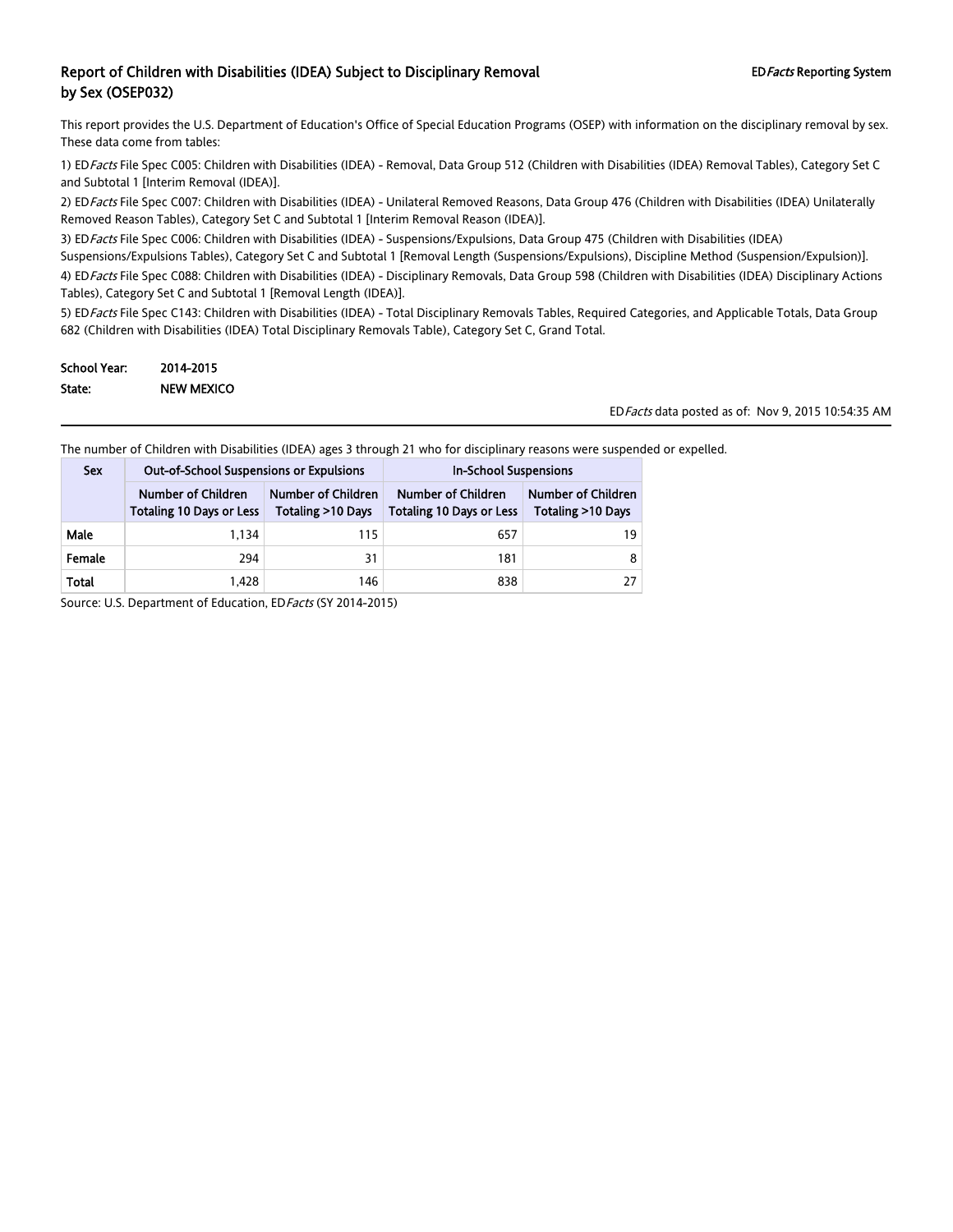This report provides the U.S. Department of Education's Office of Special Education Programs (OSEP) with information on the disciplinary removal by sex. These data come from tables:

1) ED Facts File Spec C005: Children with Disabilities (IDEA) - Removal, Data Group 512 (Children with Disabilities (IDEA) Removal Tables), Category Set C and Subtotal 1 [Interim Removal (IDEA)].

2) ED Facts File Spec C007: Children with Disabilities (IDEA) - Unilateral Removed Reasons, Data Group 476 (Children with Disabilities (IDEA) Unilaterally Removed Reason Tables), Category Set C and Subtotal 1 [Interim Removal Reason (IDEA)].

3) ED Facts File Spec C006: Children with Disabilities (IDEA) - Suspensions/Expulsions, Data Group 475 (Children with Disabilities (IDEA)

Suspensions/Expulsions Tables), Category Set C and Subtotal 1 [Removal Length (Suspensions/Expulsions), Discipline Method (Suspension/Expulsion)].

4) ED Facts File Spec C088: Children with Disabilities (IDEA) - Disciplinary Removals, Data Group 598 (Children with Disabilities (IDEA) Disciplinary Actions Tables), Category Set C and Subtotal 1 [Removal Length (IDEA)].

5) ED Facts File Spec C143: Children with Disabilities (IDEA) - Total Disciplinary Removals Tables, Required Categories, and Applicable Totals, Data Group 682 (Children with Disabilities (IDEA) Total Disciplinary Removals Table), Category Set C, Grand Total.

| School Year: | 2014-2015         |
|--------------|-------------------|
| State:       | <b>NEW MEXICO</b> |

EDFacts data posted as of: Nov 9, 2015 10:54:35 AM

The percent of Children with Disabilities (IDEA) ages 3 through 21 who for disciplinary reasons were suspended or expelled.

| <b>Sex</b> | <b>Out-of-School Suspensions or Expulsions</b>                     |                                                                | <b>In-School Suspensions</b>                                              |                                                      |  |
|------------|--------------------------------------------------------------------|----------------------------------------------------------------|---------------------------------------------------------------------------|------------------------------------------------------|--|
|            | Number of Children<br><b>Totaling 10 Days or Less</b><br>(Percent) | Number of Children<br><b>Totaling &gt;10 Days</b><br>(Percent) | <b>Number of Children</b><br><b>Totaling 10 Days or Less</b><br>(Percent) | Number of Children<br>Totaling >10 Days<br>(Percent) |  |
| Male       | 79.41%                                                             | 78.77%                                                         | 78.40%                                                                    | 70.37%                                               |  |
| Female     | 20.59%                                                             | 21.23%                                                         | 21.60%                                                                    | 29.63%                                               |  |
| Total      | 100.00%                                                            | 100.00%                                                        | 100.00%                                                                   | 100.00%                                              |  |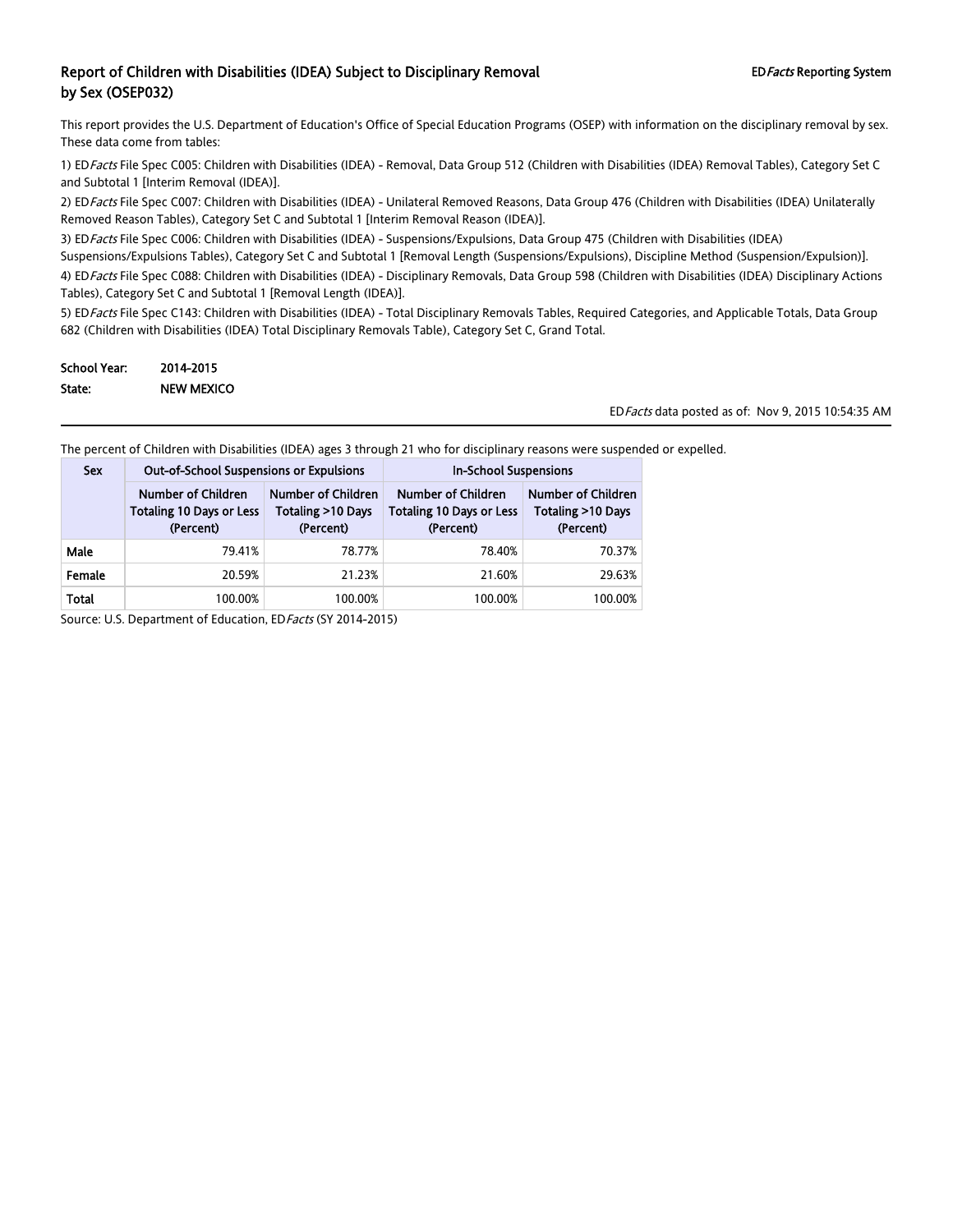This report provides the U.S. Department of Education's Office of Special Education Programs (OSEP) with information on the disciplinary removal by sex. These data come from tables:

1) ED Facts File Spec C005: Children with Disabilities (IDEA) - Removal, Data Group 512 (Children with Disabilities (IDEA) Removal Tables), Category Set C and Subtotal 1 [Interim Removal (IDEA)].

2) ED Facts File Spec C007: Children with Disabilities (IDEA) - Unilateral Removed Reasons, Data Group 476 (Children with Disabilities (IDEA) Unilaterally Removed Reason Tables), Category Set C and Subtotal 1 [Interim Removal Reason (IDEA)].

3) ED Facts File Spec C006: Children with Disabilities (IDEA) - Suspensions/Expulsions, Data Group 475 (Children with Disabilities (IDEA)

Suspensions/Expulsions Tables), Category Set C and Subtotal 1 [Removal Length (Suspensions/Expulsions), Discipline Method (Suspension/Expulsion)]. 4) ED Facts File Spec C088: Children with Disabilities (IDEA) - Disciplinary Removals, Data Group 598 (Children with Disabilities (IDEA) Disciplinary Actions Tables), Category Set C and Subtotal 1 [Removal Length (IDEA)].

5) ED Facts File Spec C143: Children with Disabilities (IDEA) - Total Disciplinary Removals Tables, Required Categories, and Applicable Totals, Data Group 682 (Children with Disabilities (IDEA) Total Disciplinary Removals Table), Category Set C, Grand Total.

| <b>School Year:</b> | 2014-2015         |
|---------------------|-------------------|
| State:              | <b>NEW MEXICO</b> |

EDFacts data posted as of: Nov 9, 2015 10:54:35 AM

The number of Children with Disabilities (IDEA) ages 3 through 21 who for disciplinary reasons were removed by length of removal.

| <b>Sex</b> | <b>Disciplinary Removals</b>                                                                                    |     |                                                                               |                                                                       |  |  |
|------------|-----------------------------------------------------------------------------------------------------------------|-----|-------------------------------------------------------------------------------|-----------------------------------------------------------------------|--|--|
|            | Number of Children<br>with Disciplinary Removals<br><b>Total Disciplinary Removals</b><br><b>Totaling 1 Day</b> |     | Number of Children<br>with Disciplinary Removals<br><b>Totaling 2-10 Days</b> | Number of Children<br>with Disciplinary Removals<br>Totaling >10 Days |  |  |
| Male       | 2,842                                                                                                           | 398 | 1.225                                                                         | 122                                                                   |  |  |
| Female     | 733                                                                                                             | 99  | 329                                                                           | 32                                                                    |  |  |
| Total      | 3,575                                                                                                           | 497 | 1.554                                                                         | 154                                                                   |  |  |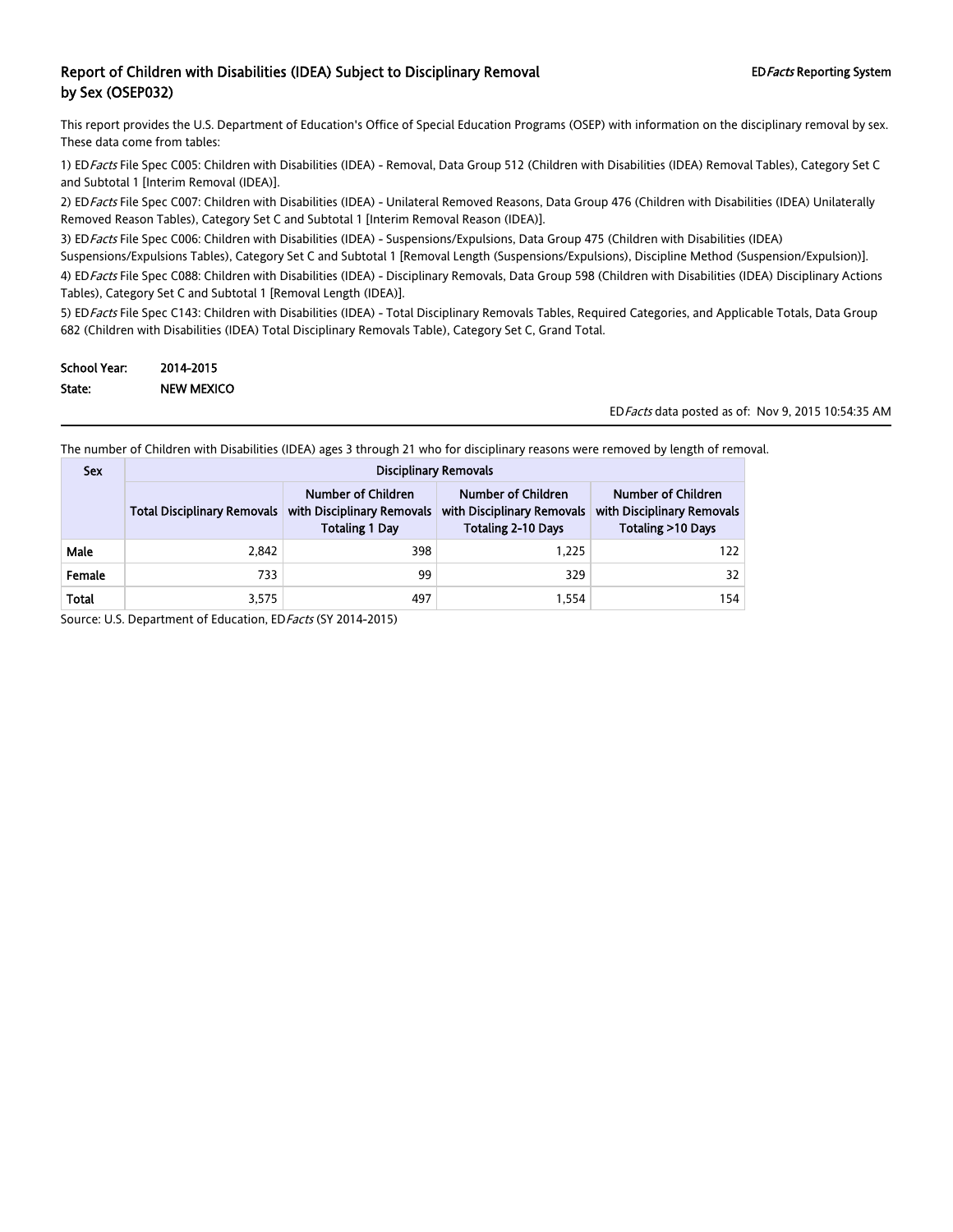This report provides the U.S. Department of Education's Office of Special Education Programs (OSEP) with information on the disciplinary removal by limited english proficiency status at the Local Education Agency (LEA) level. These data come from tables:

1) ED Facts File Spec C005: Children with Disabilities (IDEA) - Removal, Data Group 512 (Children with Disabilities (IDEA) Removal Tables), Category Set D and Subtotal 1 [Interim Removal (IDEA)].

2) ED Facts File Spec C007: Children with Disabilities (IDEA) - Unilateral Removed Reasons, Data Group 476 (Children with Disabilities (IDEA) Unilaterally Removed Reason Tables), Category Set D and Subtotal 1 [Interim Removal Reason (IDEA)].

3) ED Facts File Spec C006: Children with Disabilities (IDEA) - Suspensions/Expulsions, Data Group 475 (Children with Disabilities (IDEA) Suspensions/Expulsions Tables), Category Set D and Subtotal 1 [Removal Length (Suspensions/Expulsions), Discipline Method (Suspension/Expulsion)].

4) ED Facts File Spec C088: Children with Disabilities (IDEA) - Disciplinary Removals, Data Group 598 (Children with Disabilities (IDEA) Disciplinary Actions Tables), Category Set D and Subtotal 1 [Removal Length (IDEA)].

5) ED Facts File Spec C143: Children with Disabilities (IDEA) - Total Disciplinary Removals Tables, Required Categories, and Applicable Totals, Data Group 682 (Children with Disabilities (IDEA) Total Disciplinary Removals Table), Category Set D, Grand Total.

| <b>School Year:</b> | 2014-2015         |
|---------------------|-------------------|
| State:              | <b>NEW MEXICO</b> |

EDFacts data posted as of: Nov 9, 2015 10:51:25 AM

The number of Children with Disabilities (IDEA) ages 3 through 21 who were removed to an interim alternative educational setting.

| <b>Limited English Proficiency</b><br><b>Status</b> | Unilateral Removals to an Interim Alternative Educational Setting by School Personnel |                                        |                                          | Removals to an Interim<br><b>Alternative Educational</b><br>Setting Based on a Hearing<br><b>Officer Determination</b><br>Regarding Likely Injury |                    |
|-----------------------------------------------------|---------------------------------------------------------------------------------------|----------------------------------------|------------------------------------------|---------------------------------------------------------------------------------------------------------------------------------------------------|--------------------|
|                                                     | <b>Number of Children</b>                                                             | <b>Number of Removals</b><br>for Drugs | <b>Number of Removals</b><br>for Weapons | <b>Number of Removals</b><br>for Serious Bodily Injury                                                                                            | Number of Children |
| Limited English proficient (LEP)<br><b>Student</b>  |                                                                                       |                                        |                                          | 0                                                                                                                                                 |                    |
| Non-limited English proficient<br>(non-LEP) Student | 10                                                                                    |                                        |                                          | 4                                                                                                                                                 |                    |
| <b>Total</b>                                        | 13                                                                                    | 10                                     |                                          | 4                                                                                                                                                 | 0                  |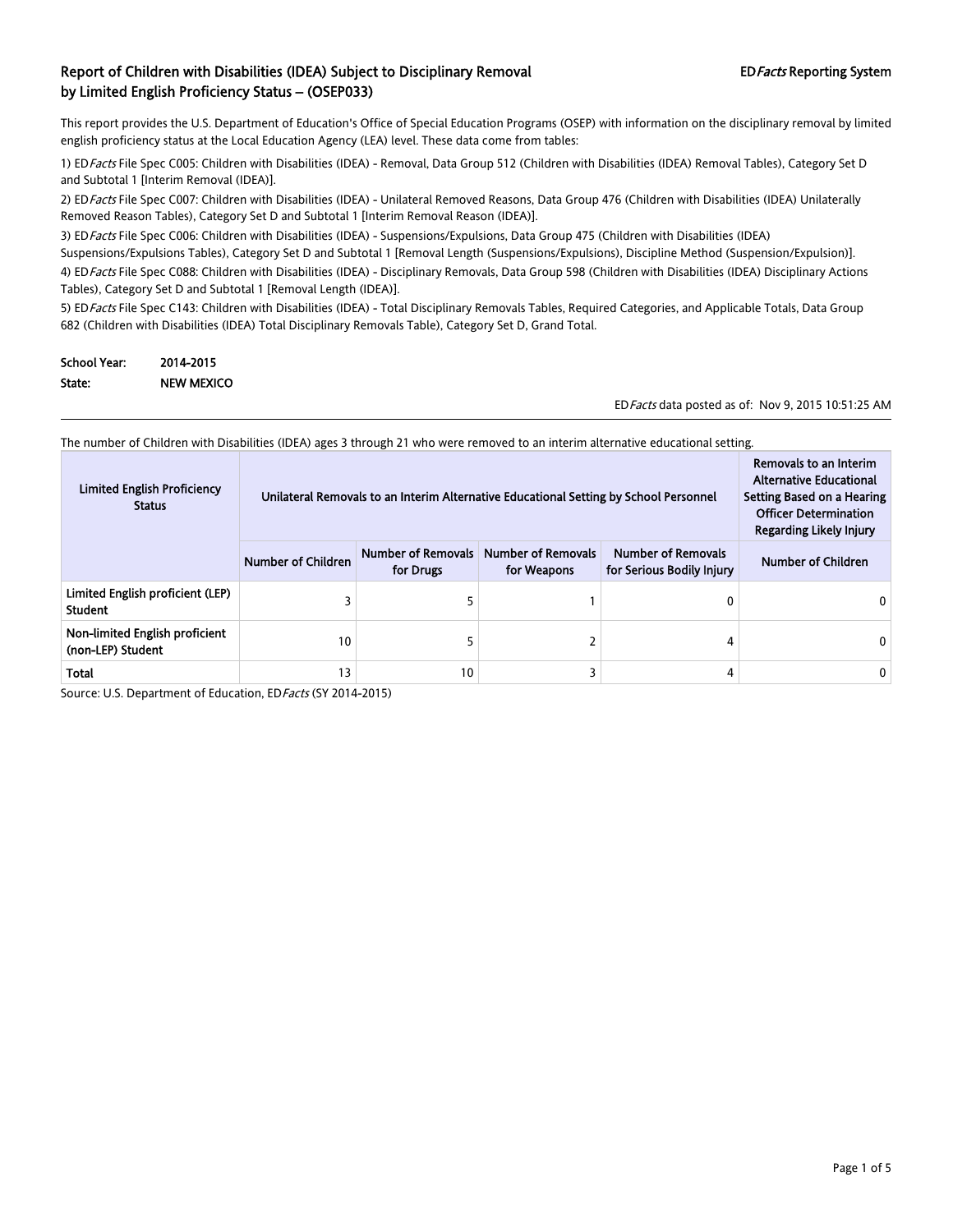This report provides the U.S. Department of Education's Office of Special Education Programs (OSEP) with information on the disciplinary removal by limited english proficiency status at the Local Education Agency (LEA) level. These data come from tables:

1) ED Facts File Spec C005: Children with Disabilities (IDEA) - Removal, Data Group 512 (Children with Disabilities (IDEA) Removal Tables), Category Set D and Subtotal 1 [Interim Removal (IDEA)].

2) ED Facts File Spec C007: Children with Disabilities (IDEA) - Unilateral Removed Reasons, Data Group 476 (Children with Disabilities (IDEA) Unilaterally Removed Reason Tables), Category Set D and Subtotal 1 [Interim Removal Reason (IDEA)].

3) ED Facts File Spec C006: Children with Disabilities (IDEA) - Suspensions/Expulsions, Data Group 475 (Children with Disabilities (IDEA) Suspensions/Expulsions Tables), Category Set D and Subtotal 1 [Removal Length (Suspensions/Expulsions), Discipline Method (Suspension/Expulsion)].

4) ED Facts File Spec C088: Children with Disabilities (IDEA) - Disciplinary Removals, Data Group 598 (Children with Disabilities (IDEA) Disciplinary Actions Tables), Category Set D and Subtotal 1 [Removal Length (IDEA)].

5) ED Facts File Spec C143: Children with Disabilities (IDEA) - Total Disciplinary Removals Tables, Required Categories, and Applicable Totals, Data Group 682 (Children with Disabilities (IDEA) Total Disciplinary Removals Table), Category Set D, Grand Total.

| <b>School Year:</b> | 2014-2015         |
|---------------------|-------------------|
| State:              | <b>NEW MEXICO</b> |

EDFacts data posted as of: Nov 9, 2015 10:51:25 AM

The percentage of Children with Disabilities (IDEA) ages 3 through 21 who were removed to an interim alternative educational setting.

| <b>Limited English Proficiency</b><br><b>Status</b> | Removals to an Interim<br><b>Alternative Educational</b><br>Unilateral Removals to an Interim Alternative Educational Setting by School Personnel<br>Setting Based on a Hearing<br><b>Officer Determination</b><br><b>Regarding Likely Injury</b> |                                                     |                                                       |                                                                     |                                 |  |  |  |
|-----------------------------------------------------|---------------------------------------------------------------------------------------------------------------------------------------------------------------------------------------------------------------------------------------------------|-----------------------------------------------------|-------------------------------------------------------|---------------------------------------------------------------------|---------------------------------|--|--|--|
|                                                     | Number of Children<br>(Percent)                                                                                                                                                                                                                   | <b>Number of Removals</b><br>for Drugs<br>(Percent) | <b>Number of Removals</b><br>for Weapons<br>(Percent) | <b>Number of Removals</b><br>for Serious Bodily Injury<br>(Percent) | Number of Children<br>(Percent) |  |  |  |
| Limited English proficient (LEP)<br><b>Student</b>  | 23.08%                                                                                                                                                                                                                                            | 50.00%                                              | 33.33%                                                | 0.00%                                                               |                                 |  |  |  |
| Non-limited English proficient<br>(non-LEP) Student | 76.92%                                                                                                                                                                                                                                            | 50.00%                                              | 66.67%                                                | 100.00%                                                             |                                 |  |  |  |
| Total                                               | 100.00%                                                                                                                                                                                                                                           | 100.00%                                             | 100.00%                                               | 100.00%                                                             |                                 |  |  |  |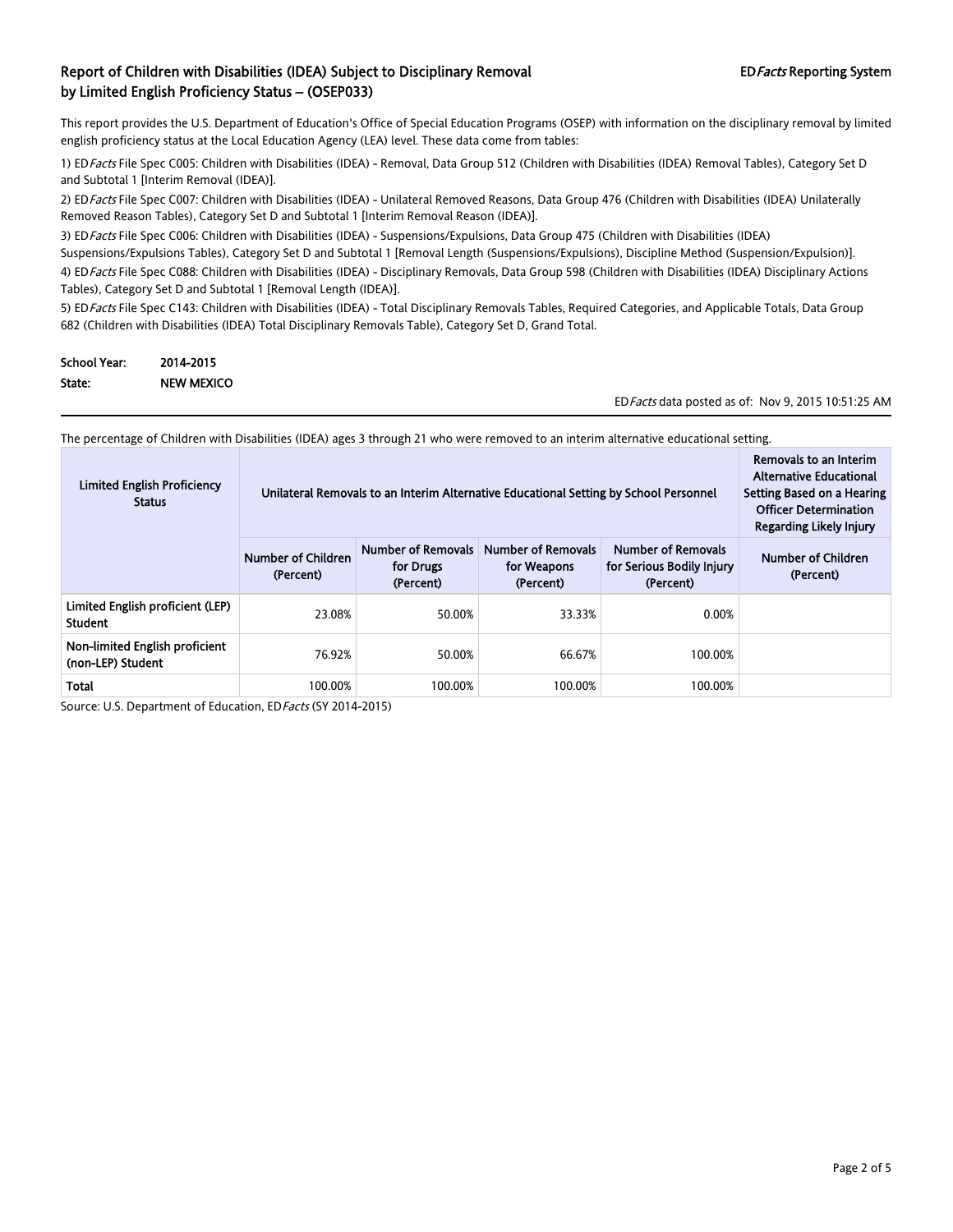This report provides the U.S. Department of Education's Office of Special Education Programs (OSEP) with information on the disciplinary removal by limited english proficiency status at the Local Education Agency (LEA) level. These data come from tables:

1) ED Facts File Spec C005: Children with Disabilities (IDEA) - Removal, Data Group 512 (Children with Disabilities (IDEA) Removal Tables), Category Set D and Subtotal 1 [Interim Removal (IDEA)].

2) ED Facts File Spec C007: Children with Disabilities (IDEA) - Unilateral Removed Reasons, Data Group 476 (Children with Disabilities (IDEA) Unilaterally Removed Reason Tables), Category Set D and Subtotal 1 [Interim Removal Reason (IDEA)].

3) ED Facts File Spec C006: Children with Disabilities (IDEA) - Suspensions/Expulsions, Data Group 475 (Children with Disabilities (IDEA)

Suspensions/Expulsions Tables), Category Set D and Subtotal 1 [Removal Length (Suspensions/Expulsions), Discipline Method (Suspension/Expulsion)]. 4) ED Facts File Spec C088: Children with Disabilities (IDEA) - Disciplinary Removals, Data Group 598 (Children with Disabilities (IDEA) Disciplinary Actions Tables), Category Set D and Subtotal 1 [Removal Length (IDEA)].

5) ED Facts File Spec C143: Children with Disabilities (IDEA) - Total Disciplinary Removals Tables, Required Categories, and Applicable Totals, Data Group 682 (Children with Disabilities (IDEA) Total Disciplinary Removals Table), Category Set D, Grand Total.

| <b>School Year:</b> | 2014-2015         |
|---------------------|-------------------|
| State:              | <b>NEW MEXICO</b> |

EDFacts data posted as of: Nov 9, 2015 10:51:25 AM

| The number of Children with Disabilities (IDEA) ages 3 through 21 who for disciplinary reasons were suspended or expelled. |  |  |  |
|----------------------------------------------------------------------------------------------------------------------------|--|--|--|
|                                                                                                                            |  |  |  |

| <b>Limited English Proficiency Status</b>        | <b>Out-of-School Suspensions or Expulsions</b>                                                        |                                                                                         | <b>In-School Suspensions</b>                                                                  |                                                                                        |
|--------------------------------------------------|-------------------------------------------------------------------------------------------------------|-----------------------------------------------------------------------------------------|-----------------------------------------------------------------------------------------------|----------------------------------------------------------------------------------------|
|                                                  | Number of Children<br>with Out-of-School<br>Suspensions/Expulsions<br><b>Totaling 10 Days or Less</b> | Number of Children<br>with Out-of-School<br>Suspensions/Expulsions<br>Totaling >10 Days | Number of Children<br>With In-School<br><b>Suspensions</b><br><b>Totaling 10 Days or Less</b> | Number of Children<br><b>With In-School</b><br><b>Suspensions</b><br>Totaling >10 Days |
| Limited English proficient (LEP) Student         | 343                                                                                                   | 29                                                                                      | 189                                                                                           |                                                                                        |
| Non-limited English proficient (non-LEP) Student | 1.085                                                                                                 | 117                                                                                     | 649                                                                                           | 20                                                                                     |
| Total                                            | 1,428                                                                                                 | 146                                                                                     | 838                                                                                           | 27                                                                                     |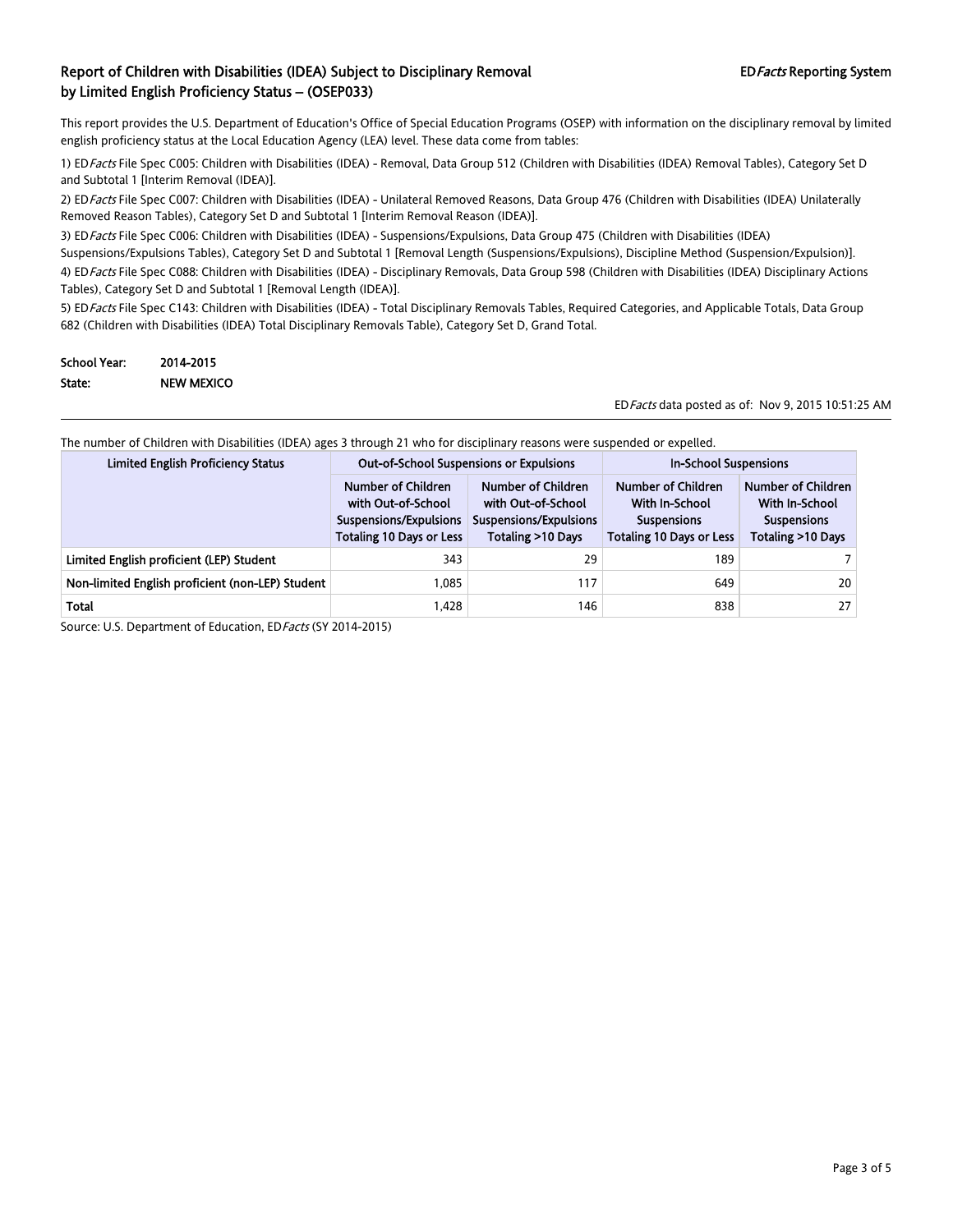This report provides the U.S. Department of Education's Office of Special Education Programs (OSEP) with information on the disciplinary removal by limited english proficiency status at the Local Education Agency (LEA) level. These data come from tables:

1) ED Facts File Spec C005: Children with Disabilities (IDEA) - Removal, Data Group 512 (Children with Disabilities (IDEA) Removal Tables), Category Set D and Subtotal 1 [Interim Removal (IDEA)].

2) ED Facts File Spec C007: Children with Disabilities (IDEA) - Unilateral Removed Reasons, Data Group 476 (Children with Disabilities (IDEA) Unilaterally Removed Reason Tables), Category Set D and Subtotal 1 [Interim Removal Reason (IDEA)].

3) ED Facts File Spec C006: Children with Disabilities (IDEA) - Suspensions/Expulsions, Data Group 475 (Children with Disabilities (IDEA) Suspensions/Expulsions Tables), Category Set D and Subtotal 1 [Removal Length (Suspensions/Expulsions), Discipline Method (Suspension/Expulsion)].

4) ED Facts File Spec C088: Children with Disabilities (IDEA) - Disciplinary Removals, Data Group 598 (Children with Disabilities (IDEA) Disciplinary Actions Tables), Category Set D and Subtotal 1 [Removal Length (IDEA)].

5) ED Facts File Spec C143: Children with Disabilities (IDEA) - Total Disciplinary Removals Tables, Required Categories, and Applicable Totals, Data Group 682 (Children with Disabilities (IDEA) Total Disciplinary Removals Table), Category Set D, Grand Total.

| <b>School Year:</b> | 2014-2015         |
|---------------------|-------------------|
| State:              | <b>NEW MEXICO</b> |

EDFacts data posted as of: Nov 9, 2015 10:51:25 AM

| The percent of Children with Disabilities (IDEA) ages 3 through 21 who for disciplinary reasons were suspended or expelled. |  |
|-----------------------------------------------------------------------------------------------------------------------------|--|
|-----------------------------------------------------------------------------------------------------------------------------|--|

| <b>Limited English Proficiency Status</b>        | <b>Out-of-School Suspensions or Expulsions</b>                                                                     |                                                                                                      | <b>In-School Suspensions</b>                                                                               |                                                                                              |
|--------------------------------------------------|--------------------------------------------------------------------------------------------------------------------|------------------------------------------------------------------------------------------------------|------------------------------------------------------------------------------------------------------------|----------------------------------------------------------------------------------------------|
|                                                  | Number of Children<br>with Out-of-School<br>Suspensions/Expulsions<br><b>Totaling 10 Days or Less</b><br>(Percent) | Number of Children<br>with Out-of-School<br>Suspensions/Expulsions<br>Totaling >10 Days<br>(Percent) | Number of Children<br>With In-School<br><b>Suspensions</b><br><b>Totaling 10 Days or Less</b><br>(Percent) | Number of Children<br>With In-School<br><b>Suspensions</b><br>Totaling >10 Days<br>(Percent) |
| Limited English proficient (LEP) Student         | 24.02%                                                                                                             | 19.86%                                                                                               | 22.55%                                                                                                     | 25.93%                                                                                       |
| Non-limited English proficient (non-LEP) Student | 75.98%                                                                                                             | 80.14%                                                                                               | 77.45%                                                                                                     | 74.07%                                                                                       |
| Total                                            | 100.00%                                                                                                            | 100.00%                                                                                              | 100.00%                                                                                                    | 100.00%                                                                                      |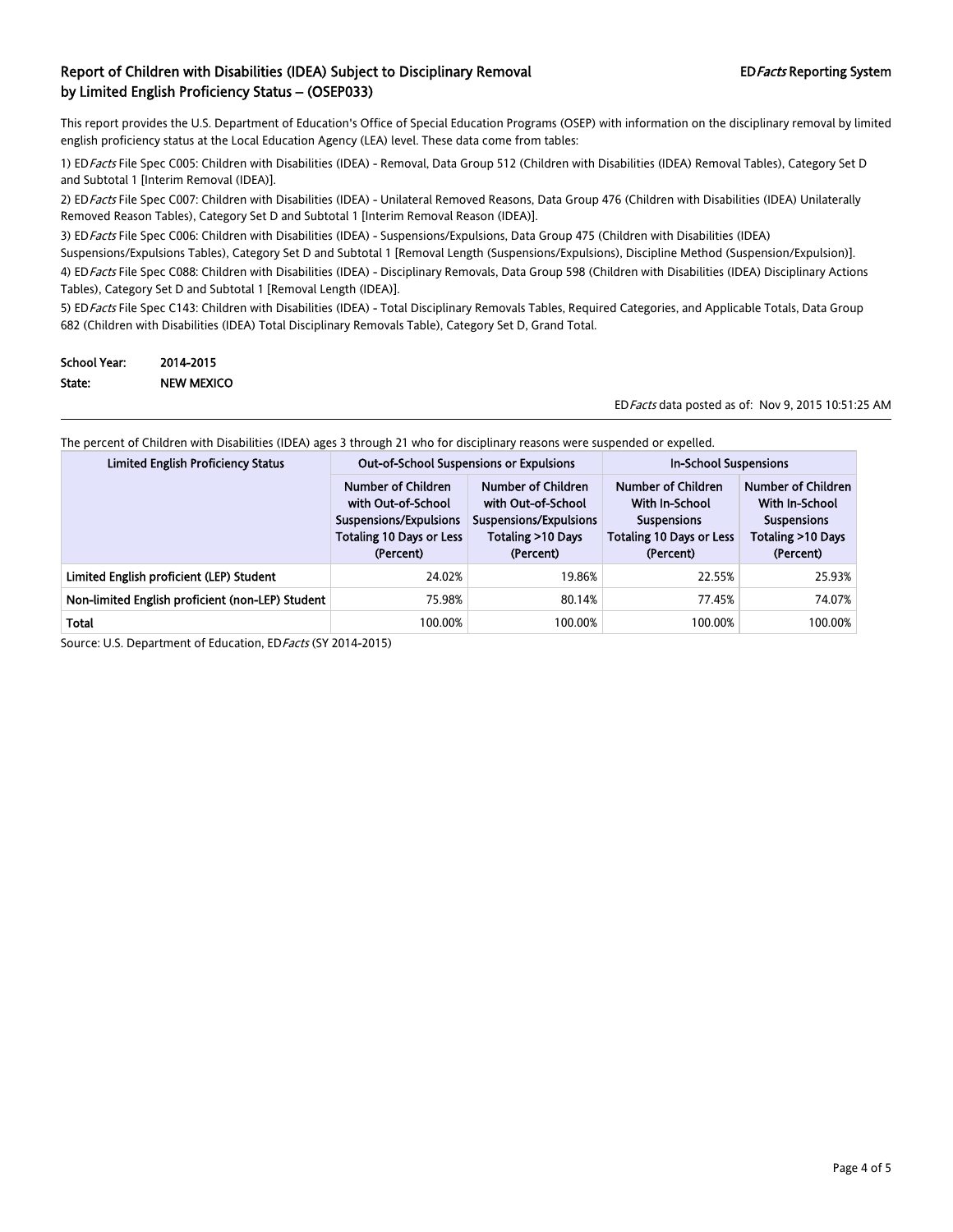This report provides the U.S. Department of Education's Office of Special Education Programs (OSEP) with information on the disciplinary removal by limited english proficiency status at the Local Education Agency (LEA) level. These data come from tables:

1) EDFacts File Spec C005: Children with Disabilities (IDEA) - Removal, Data Group 512 (Children with Disabilities (IDEA) Removal Tables), Category Set D and Subtotal 1 [Interim Removal (IDEA)].

2) EDFacts File Spec C007: Children with Disabilities (IDEA) - Unilateral Removed Reasons, Data Group 476 (Children with Disabilities (IDEA) Unilaterally Removed Reason Tables), Category Set D and Subtotal 1 [Interim Removal Reason (IDEA)].

3) ED Facts File Spec C006: Children with Disabilities (IDEA) - Suspensions/Expulsions, Data Group 475 (Children with Disabilities (IDEA)

Suspensions/Expulsions Tables), Category Set D and Subtotal 1 [Removal Length (Suspensions/Expulsions), Discipline Method (Suspension/Expulsion)].

4) EDFacts File Spec C088: Children with Disabilities (IDEA) - Disciplinary Removals, Data Group 598 (Children with Disabilities (IDEA) Disciplinary Actions Tables), Category Set D and Subtotal 1 [Removal Length (IDEA)].

5) EDFacts File Spec C143: Children with Disabilities (IDEA) - Total Disciplinary Removals Tables, Required Categories, and Applicable Totals, Data Group 682 (Children with Disabilities (IDEA) Total Disciplinary Removals Table), Category Set D, Grand Total.

| <b>School Year:</b> | 2014-2015         |
|---------------------|-------------------|
| State:              | <b>NEW MEXICO</b> |

EDFacts data posted as of: Nov 9, 2015 10:51:25 AM

The number of Children with Disabilities (IDEA) ages 3 through 21 who for disciplinary reasons were removed by length of removal.

| <b>Limited English Proficiency Status</b>        |                                    |                                                                           | <b>Disciplinary Removals</b>                                                  |                                                                       |  |
|--------------------------------------------------|------------------------------------|---------------------------------------------------------------------------|-------------------------------------------------------------------------------|-----------------------------------------------------------------------|--|
|                                                  | <b>Total Disciplinary Removals</b> | Number of Children<br>with Disciplinary Removals<br><b>Totaling 1 Day</b> | Number of Children<br>with Disciplinary Removals<br><b>Totaling 2-10 Days</b> | Number of Children<br>with Disciplinary Removals<br>Totaling >10 Days |  |
| Limited English proficient (LEP) Student         | 818                                | 131                                                                       | 359                                                                           | 33                                                                    |  |
| Non-limited English proficient (non-LEP) Student | 2,757                              | 366                                                                       | 1.195                                                                         | 121                                                                   |  |
| Total                                            | 3,575                              | 497                                                                       | 1,554                                                                         | 154                                                                   |  |